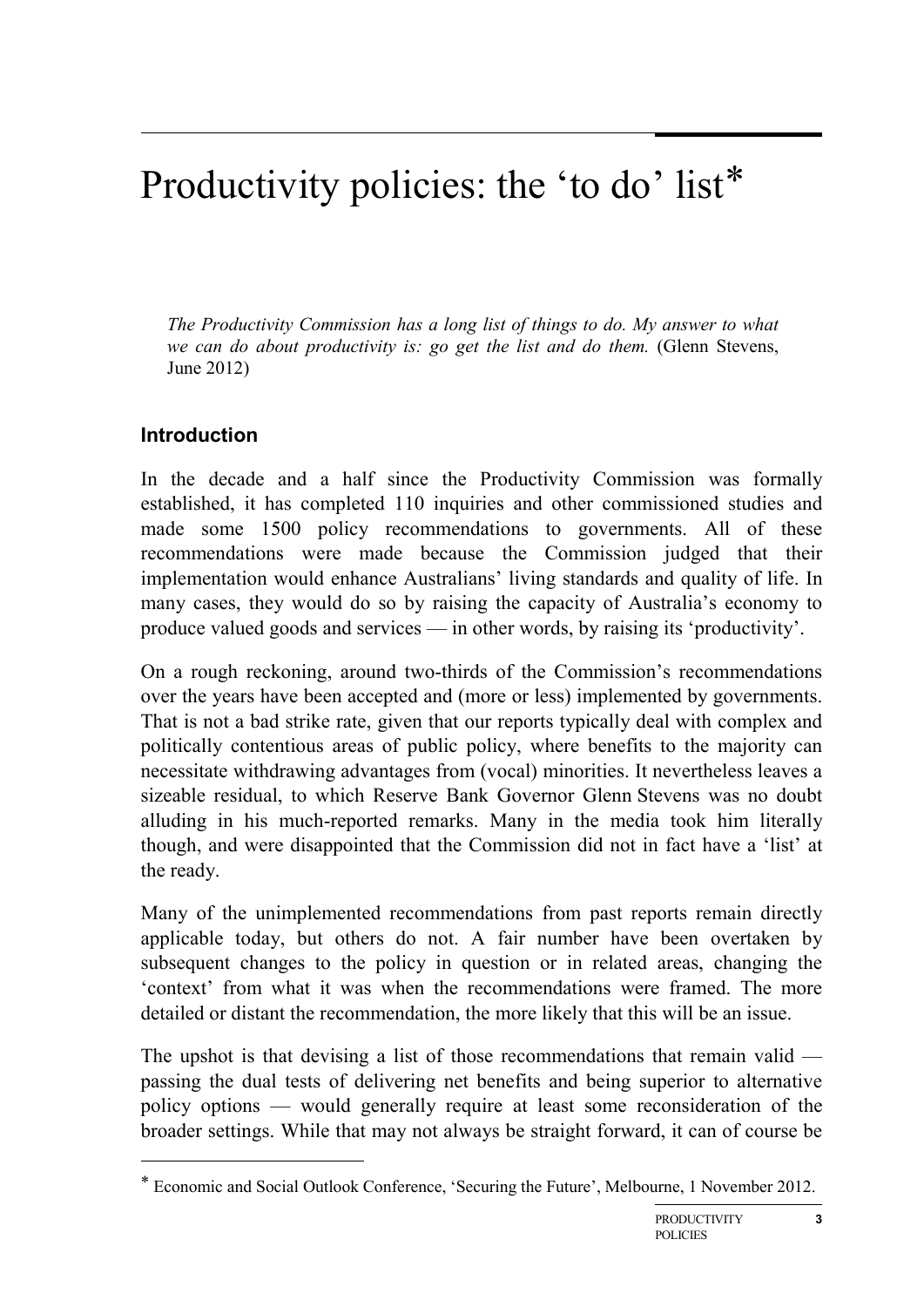done. The reasons why the Commission has not actively maintained a list of this kind have more to do with what might be called institutional propriety. Having sought the Commission's independent advice on significant (and frequently contentious) areas of public policy, once an elected government decides for whatever reason not to accept that advice, it would be considered poor form for the Commission effectively to continue treating these as 'live' issues.

#### *Lists from the past*

That is not to say that constructing lists that include previously neglected, but still relevant, reform opportunities is never appropriate or worthwhile. Indeed, at times, the Commission has been asked to do just that. The first instance occurred while the Productivity Commission's enabling legislation was still before the Parliament, with the interim organisation directed to produce a *Stocktake of Microeconomic Reforms* (PC 1996). This contained over 120 recommendations across such diverse policy areas as labour markets, economic infrastructure, competition policy, social services, taxation and industry assistance. These set the scene for a range of reforms and more detailed follow-up reviews. The Commission's next major agenda-setting report was its 2005 *Review of National Competition Policy* (PC 2005a), which charted reform directions for Australia extending well beyond the competition domain, and was the precursor to COAG's (ongoing) National Reform Agenda.

On the issue of regulatory 'red tape', the Commission has put forward wide-ranging lists of reforms in its series of *Stocktakes of Regulatory Burdens* and its *Regulatory Benchmarking* studies for COAG. And currently the Productivity Commission is engaged in a joint scoping study with its New Zealand namesake to develop a comprehensive agenda for further trans-Tasman integration, much of which involves previously traversed reform areas (APC and NZPC 2012).

Also, as the Commission's Chairman, part of my role over the years has been to make speeches at national forums such as this, highlighting reform themes and policy agendas emanating from our work (Banks 2010a, 2011a, 2012). That includes proposals from past reports with enduring policy relevance. In view of the evident interest in such lists, and the ongoing debate about what really matters for productivity growth, I propose doing so again today — the last such opportunity in my current job.

# **Why productivity is important (once again)**

Back in 1996 when the incoming government amalgamated the Industry Commission, EPAC and BIE to form the present organisation, some expressed

**<sup>4</sup>** ADVANCING THE REFORM AGENDA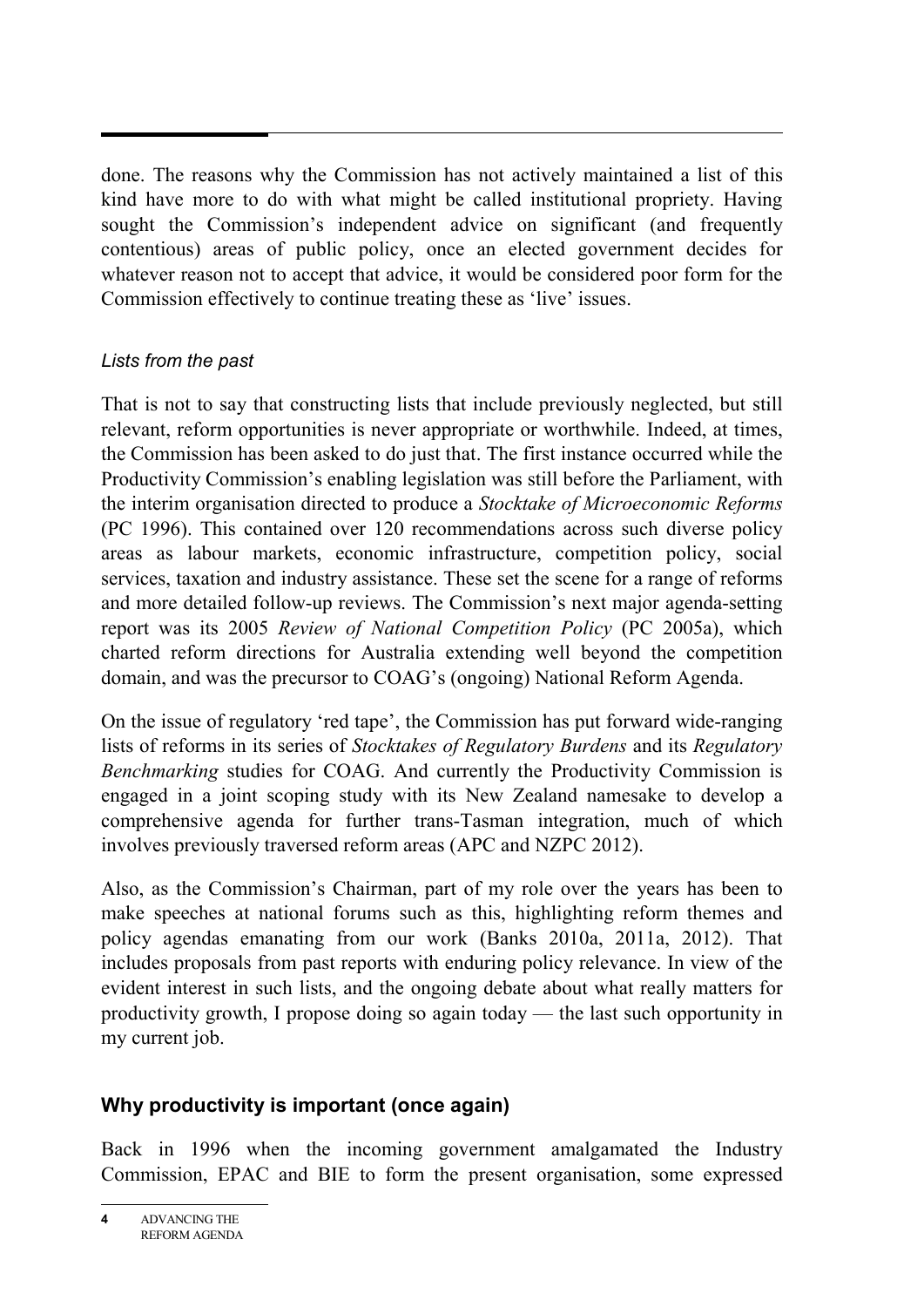puzzlement at the name chosen for it. 'Good idea, but why call it the *Productivity* Commission?' more than one person asked me. None of the doubters were business people, however, who would have appreciated the role that productivity played in their own enterprises.

Community groups have had more difficulty seeing why productivity matters, and labour unions have traditionally been suspicious of it as providing cover for job cuts or reductions in wages and conditions. A breakthrough occurred in the Accord years, when national wage increases were directly linked to productivity gains. And this new attitude was sustained through the move to enterprise bargaining and the advent of National Competition Policy. But some ambivalence appears to have reemerged.

#### *Productivity's real contribution*

One possible explanation is that much of the rhetoric around productivity today treats it as if it were a policy objective in its own right. That is wrong and can lead to perverse results. Productivity, like production, matters not for its own sake, but because growth in it can generate the higher incomes and government revenues needed to raise living standards and rectify disadvantage. Policies to promote productivity need to have these larger ends in view.

Since tariff liberalisation and other microeconomic reforms in the mid-1980s first began to transform Australia's industrial landscape, wages in this country have increased by one-third in real (inflation adjusted) terms. Until recently this was primarily underpinned by productivity growth. The drivers of the gains in labour productivity were capital investment, more efficient production methods within firms and better allocation of resources across industries; not greater work 'intensity' or harsher working conditions. In this same period, the number of jobs in the economy increased from 6.9 million to 11.5 million  $-$  at a rate exceeding population growth — with participation rates rising significantly and unemployment rates falling.

Conceptually, productivity is simply a measure of the relationship between outputs and inputs, expressed in volume terms. At a national level, labour productivity can be computed as national output divided by the number of hours worked across the economy. This abstracts from what labour happens to have been paid. Rather, it depends on labour's skills and, more importantly, where and how well these are being put to use (and combined with capital) in enterprises and industries throughout the country.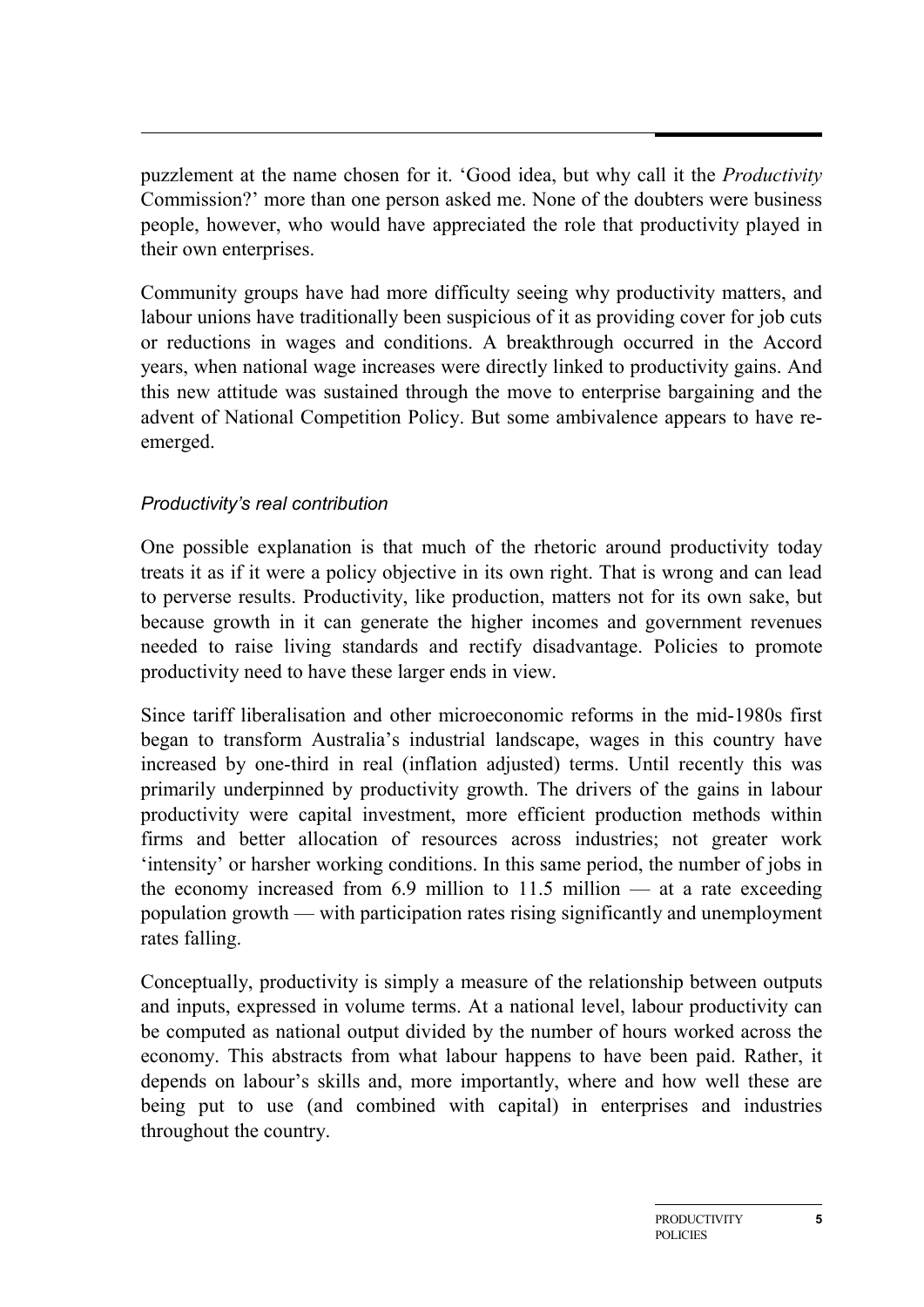There are essentially only two ways of increasing the per capita income of a society over time — by producing more per person or by getting higher world prices for what is produced. Over the past decade, Australia's failure to do the former has been more than made up for by the latter. Indeed, the decline in our productivity performance and the rise in our terms of trade have been almost equally unprecedented. But no country (not even a Lucky Country) can expect its terms of trade to rise forever. Their recent decline puts the spotlight back on productivity growth as the main conduit for higher incomes into the future. While the labour force participation rate is important, it is to productivity growth that we must primarily look if we are to meet the ongoing challenges of an ageing society (PC 2005). And it is to productivity growth that we must look if we are to succeed in making necessary fiscal repairs in the wake of the Global Financial Crisis, while addressing important social needs. As has been said, a government cannot redistribute what its economy does not produce. Productivity growth is fundamental to this.

#### *Will it recover?*

The end of the mining boom will in itself bring about part of the productivity improvement we need. As the Commission has shown in several detailed studies, Australia's productivity slide has had much to do with cyclical and structural forces that are temporary or reversible. Drought is perhaps the clearest example, by curtailing the output and thus productivity of the agricultural sector. It also affected the measured productivity of public utilities for which water is an 'output'. The mining boom has been a much stronger influence, with historically high export prices prompting the biggest investment surge in Australia's history. For reasons that are now well known, this simultaneously dragged down the productivity of capital and subtracted significantly from measured multifactor productivity growth.

Thus, as my colleague Dean Parham put it recently, the pronounced decline in productivity has had more to do with 'adjustment' than 'crisis' (Parham 2012). And a return to more 'normal' productivity growth is to be expected as the forces responsible abate. Meanwhile, during the terms of trade boom, Australia experienced almost the fastest growth in per capita incomes on record, notwithstanding the Global Financial Crisis.

The ability of productivity growth to stage a comeback has been illustrated by the sharp rebound for agriculture following the end of the drought. The end of the minerals export price bonanza should see productivity recover somewhat in that sector too, as new investment subsides and higher output associated with previously 'unrequited' input growth comes on stream. (A jump in economy-wide labour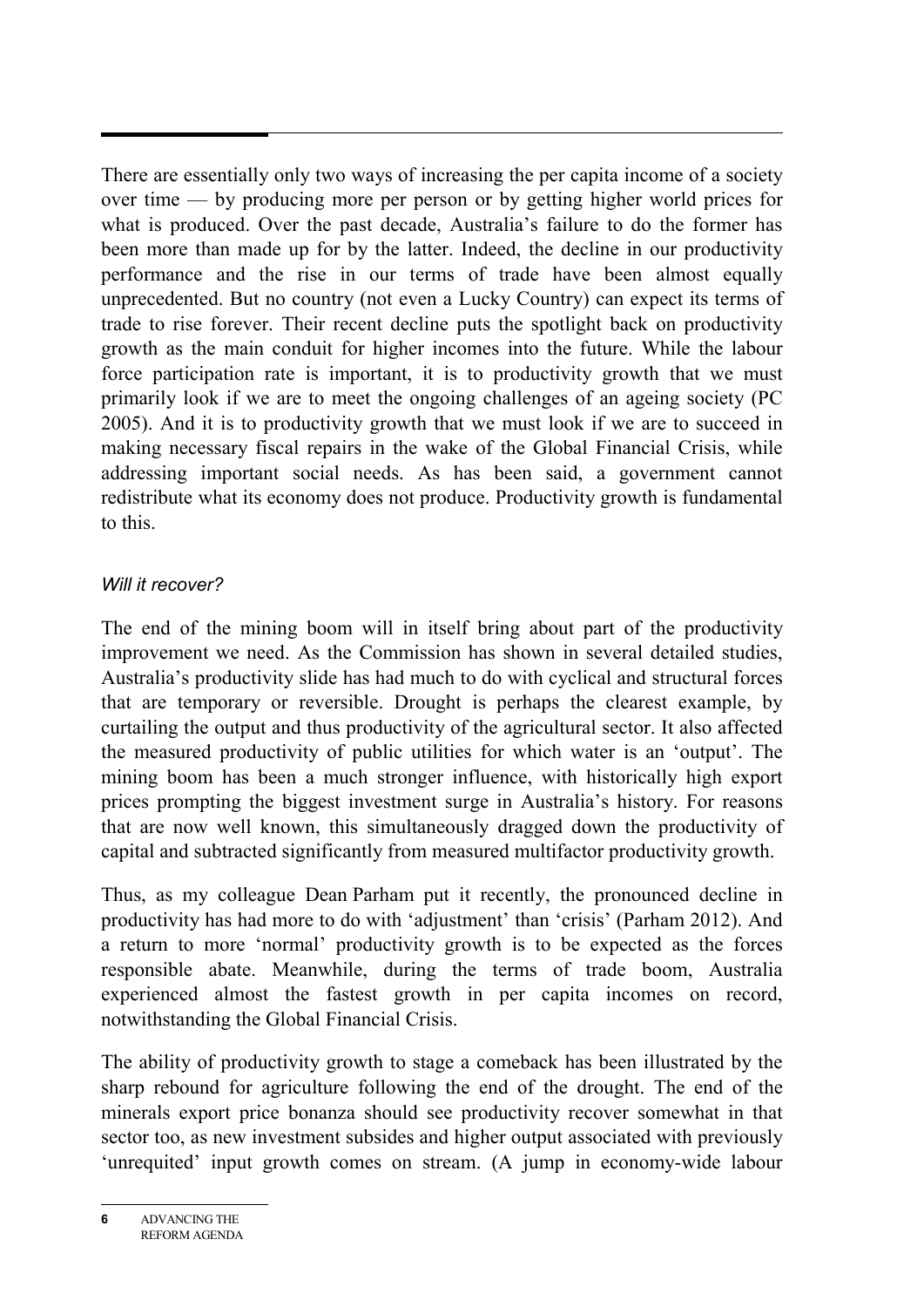productivity in the most recent quarterly data has been seized on by some, but the proverb 'one swallow does not a summer make' is apt when assessing productivity trends.)

While there is no cause for panic about Australia's productivity outlook, there is also little reason for complacency. Indeed, there are a number of grounds for caution or even concern:

- For a start, while we can attribute about one-half to two-thirds of the productivity decline in the last cycle to the 'usual suspects', it is less clear what is behind the rest — particularly for the manufacturing sector, which was the single biggest contributor to the overall decline.
- Secondly, while the surge in capital inputs in mining is likely eventually to generate output broadly commensurate with the massive outlays, this is much less certain for public sector investments in the utilities sector, particularly those directed at security or 'quality' objectives in electricity and water.
- Thirdly, with the transmission of the mining boom to other parts of the economy and, most directly, to those industries supporting mining activities, some firms are likely to have tolerated cost increases and inefficiencies in the rush to capture higher prices (and profits). Their legacy may not easily be reversed as the boom subsides.
- Finally, there is as yet no firm basis for assessing the causes of the further marked deterioration in productivity performance since the end of the last cycle in 2007–08. Moreover, this period has seen a number of significant policy initiatives in areas such as infrastructure, labour markets and environmental regulation for which the productivity impacts are uncertain, but unlikely to be all positive.

#### *A little improvement can make a big difference*

So the jury is out on how much of a recovery in productivity we can look forward to. If the Inter-Generational Report's projections are indicative, however, we are living in a time of diminished expectations when it comes to productivity (as opposed to public spending). Between the first IGR in 2002 and the third a decade later, the projected rate of economy-wide labour productivity growth was lowered from 1.75 to 1.6 per cent (Treasury, 2010).

This is a projection, not a forecast, and merely reflects the fall in the preceding long term average. But its effects illustrate that small differences in productivity performance make for large cumulative differences in future prosperity. The 0.15 percentage point difference between the two projections translates to a reduction in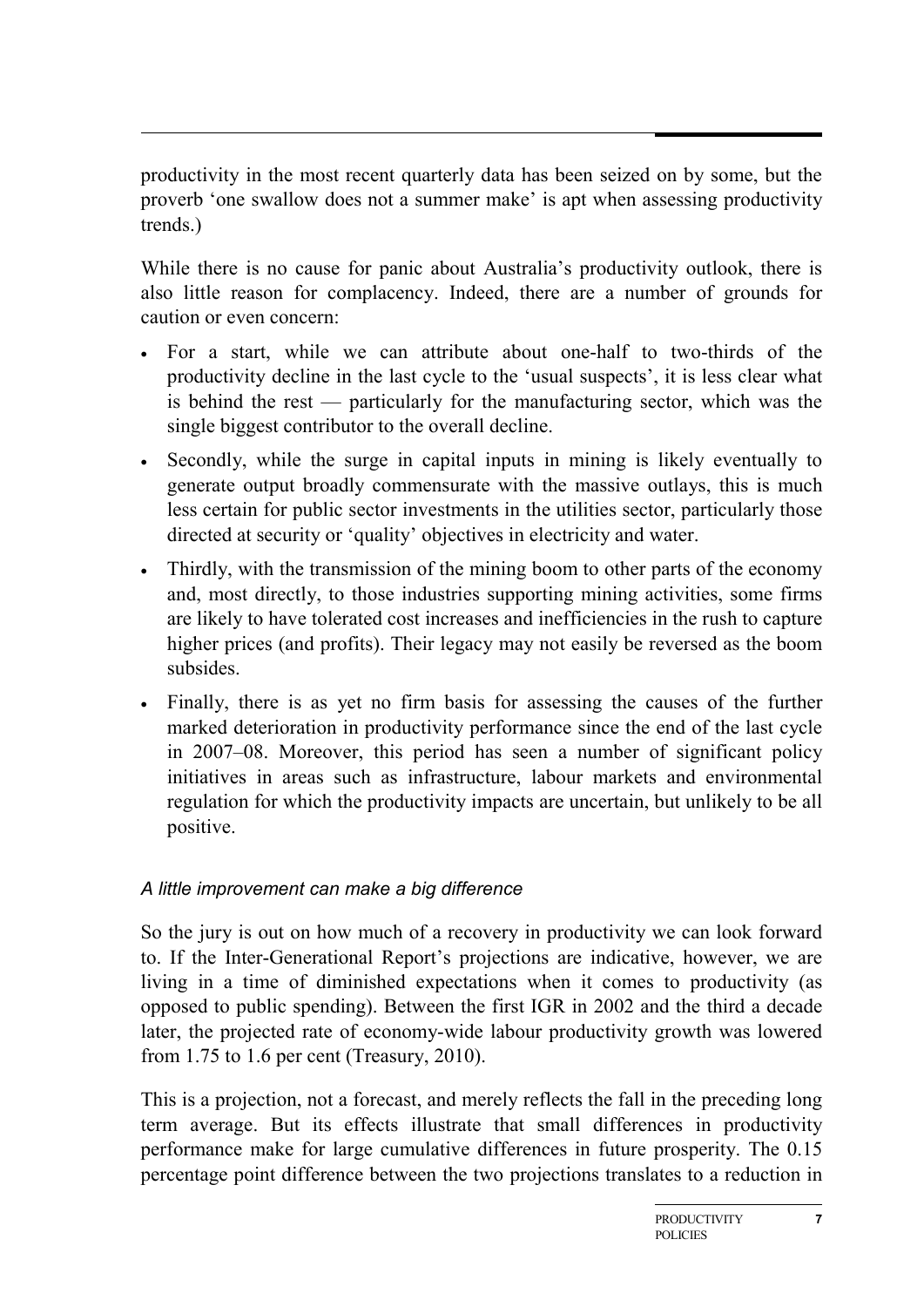per capita GDP of nearly \$7000 (in today's dollars) by 2050. If in practice we only managed to achieve the pre-1990s average rate of growth of 1.4 per cent, GDP per capita would be reduced by a further \$8000. By contrast, if we could recapture and sustain the exceptional 2 per cent average growth of the  $1990s - a$  target set by Prime Minister Rudd in 2010 — we would on average gain \$18 000 per capita, with GDP nearly 20 per cent greater than otherwise. That would clearly be a stretch, but the closer we can get to it the better off we stand to be, both economically and socially.

# **The policy framework**

While there is widespread agreement that a return to higher productivity growth is desirable, opinions differ considerably as to how governments can best facilitate this. Different interests and parties have focused on different things and been dismissive of others' prescriptions, sometimes with good cause. Almost any policy proposal having an economic dimension has tended to be portrayed as 'pro-productivity', whether that is the case or not. As a consequence, the public has become confused or bemused, making it difficult to build support for policies and reforms that really would make a difference.

In various studies and reports over the years, and notably in its submission to a parliamentary inquiry in 2009, the Commission has set out a framework that explains how policies can foster or hinder productivity growth, and provides a basis for assessing areas of priority (PC 2009a).

The essential insight underlying this policy framework is that productivity begins in workplaces. The 'headline' productivity numbers for our economy, or key sectors within it, represent nothing more than the accumulated productivity results achieved by individual enterprises and organisations. It follows that what matters for the productivity performance of individual organisations — whether in the private or public sectors, and whether operating for profit or not — is also what matters in formulating a 'productivity policy' agenda.

# *The two contributors to productivity*

There are two crucial determinants of how much firms contribute to a country's productivity performance: one is 'innovation', the other is what economists call 'creative destruction'.

An organisation cannot raise its productivity without change — whether through doing new things or doing old things better. In this sense, productivity is virtually

**8** ADVANCING THE REFORM AGENDA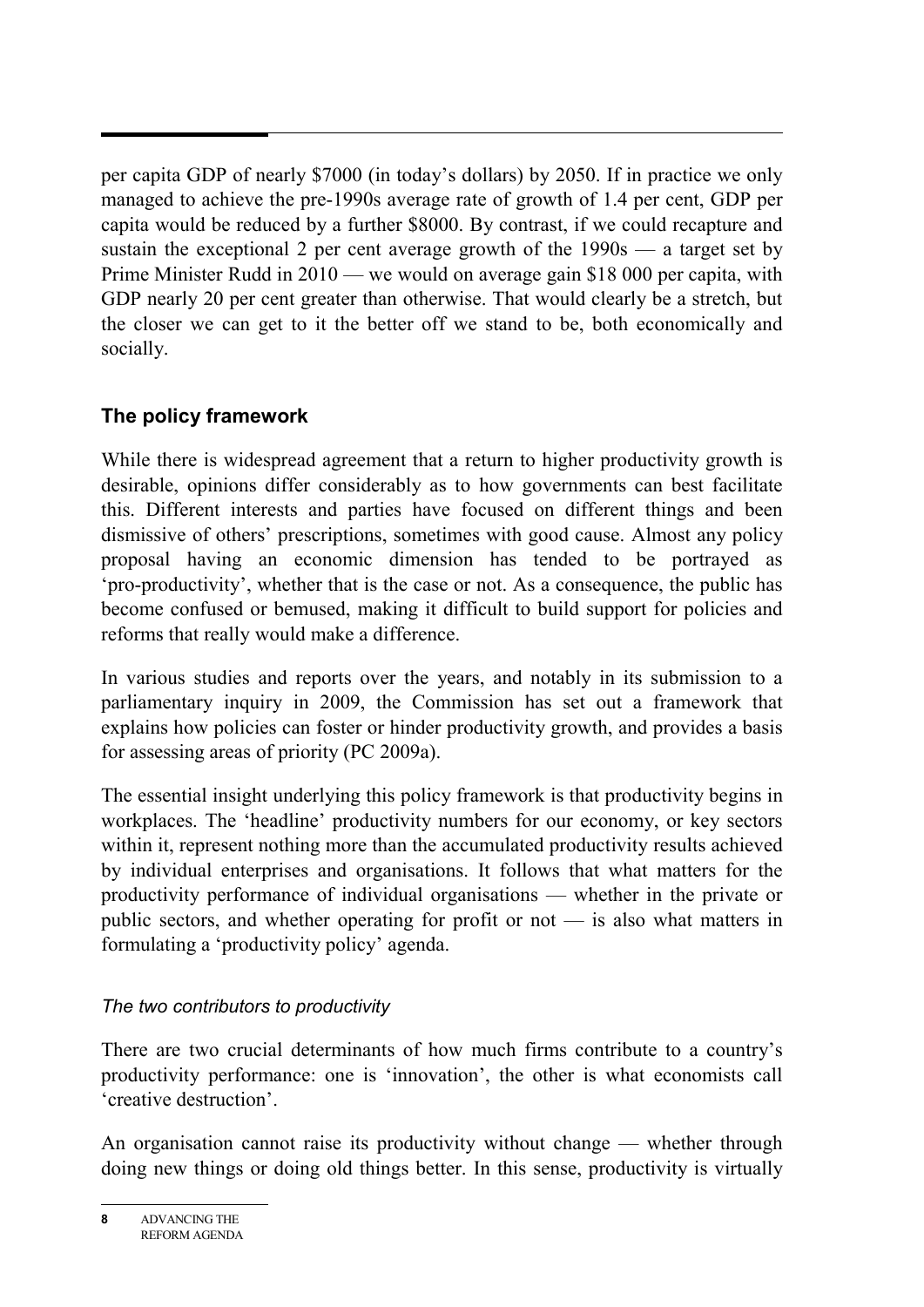synonymous with innovation. However, the innovation that counts is a much richer concept than the exogenous technological advances espoused in economics textbooks. While genuinely new technologies are important in extending the 'production possibility frontier' — particularly 'enabling' technologies like electricity or ICT that have multiple applications — whether and how well organisations apply technologies in practice is more important to a country's productivity (PC 2004a, 2007a). New or different management practices, work arrangements and supply–chain structures also contribute, as can improved delivery systems and customer relationships. Unfortunately, firm-level data on innovation leave much to be desired in seeking to trace this multi-faceted process.

The productivity of an industry or economy depends not just on the productivity levels of constituent firms or organisations but also on their respective market shares. Not all firms in an industry are equally productive. Productivity can be raised in aggregate simply by better performers displacing poorer performers. The decline and exit of the weakest performers is thus an important mechanism for delivering aggregate productivity growth. Indeed, international studies attribute between one-fifth and one-half of (labour) productivity growth to such changes in industry composition (Dolman and Gruen 2012). The process has been called 'creative destruction' because the demise of less successful firms enables the more 'creative' (innovative and productive) use of the released labour and capital in other firms or industries.

# *The three channels of government influence*

Decisions that shape the productivity performance (and profitability) of enterprises are ultimately the responsibility of their managers. The quality of management is therefore clearly very important — not just in private enterprise (where market disciplines play a useful role) but also within the not-for-profit and government sectors. That said, managements' decisions, and the consequences of those decisions, are conditioned by governments — both through the myriad of 'rules' within which organisations must operate, and by governments' taxing and spending behaviours. Policies that encourage organisations to be cost-conscious and innovative, while not inhibiting better performers from prevailing over weaker ones, can legitimately be called 'pro-productivity'; those having the opposite effects are 'anti-productivity'.

Governments influence the productivity of firms and organisations through three main channels:

• *incentives* — the external pressures and disciplines on them to perform well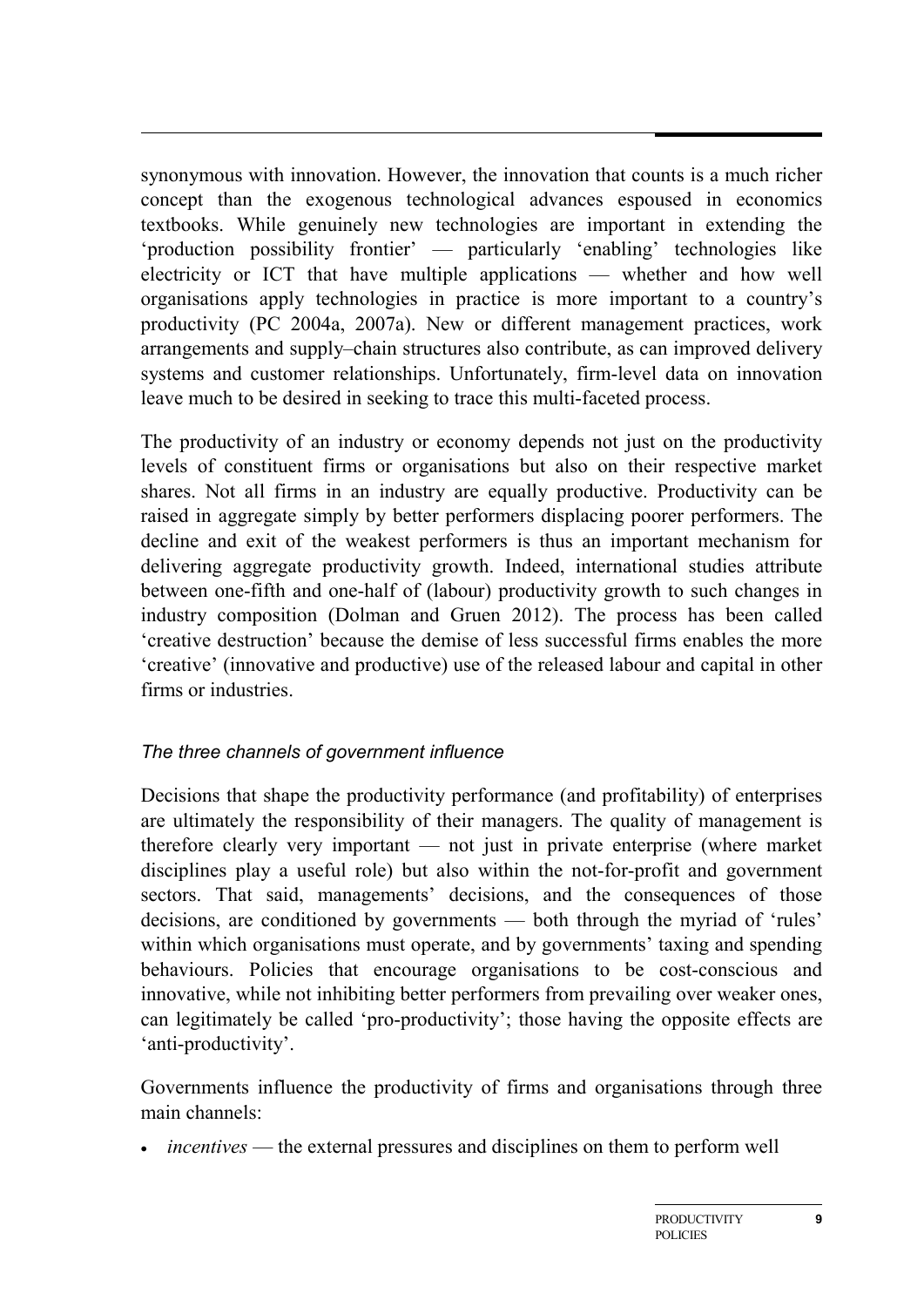- *capabilities* the human resources and knowledge systems, the institutions and infrastructure, needed to devise productivity-enhancing changes and support them effectively
- *flexibility* the scope to make the necessary changes.

The Commission has characterised the 'incentives' channel as a 'driver' of productivity improvements, and the other two as 'enablers'. All three are strongly interactive. Together, they influence the motivation and the ability of organisations to make the changes needed to enhance productivity. The contribution of information technology to productivity growth illustrates this well. Both theory and evidence demonstrate that competition provides a powerful incentive for the development and uptake of IT. But new business models at the firm level, including changed work arrangements and skill sets, are needed to fully exploit the new technologies (PC 2004a).

Key implications of this framework are that policy needs and priorities could be expected to vary over time and there is unlikely ever to be a 'silver bullet'. A related implication is that productivity is unlikely to improve if policy advances in one channel are countermanded by backsliding in others. A 'pro-productivity' agenda needs to proceed on all three fronts. Policy consistency is also needed to convey the right signals for the managers and owners of enterprises to single-mindedly pursue productivity improvements and undertake the necessary (risky) innovations and investments. In more recent years, the signals have become blurred again, prompting a resurgence of rent-seeking behaviour from firms and industries under market pressure.

# **The Lists**

All three channels of policy influence have been a focus for government initiatives over the years, commencing with the progressive liberalisation of international trade and capital flows from the 1980s.

But while governments have hardly been idle on the productivity front, there have also been important omissions and 'blind spots'. A number of these have been identified by the Commission as requiring action, and should continue to be on the list of things for governments to do.

# *1. Incentive policies*

As emphasised, productivity improvements generally necessitate changes within organisations and across industries. But change is never easy: it requires effort; it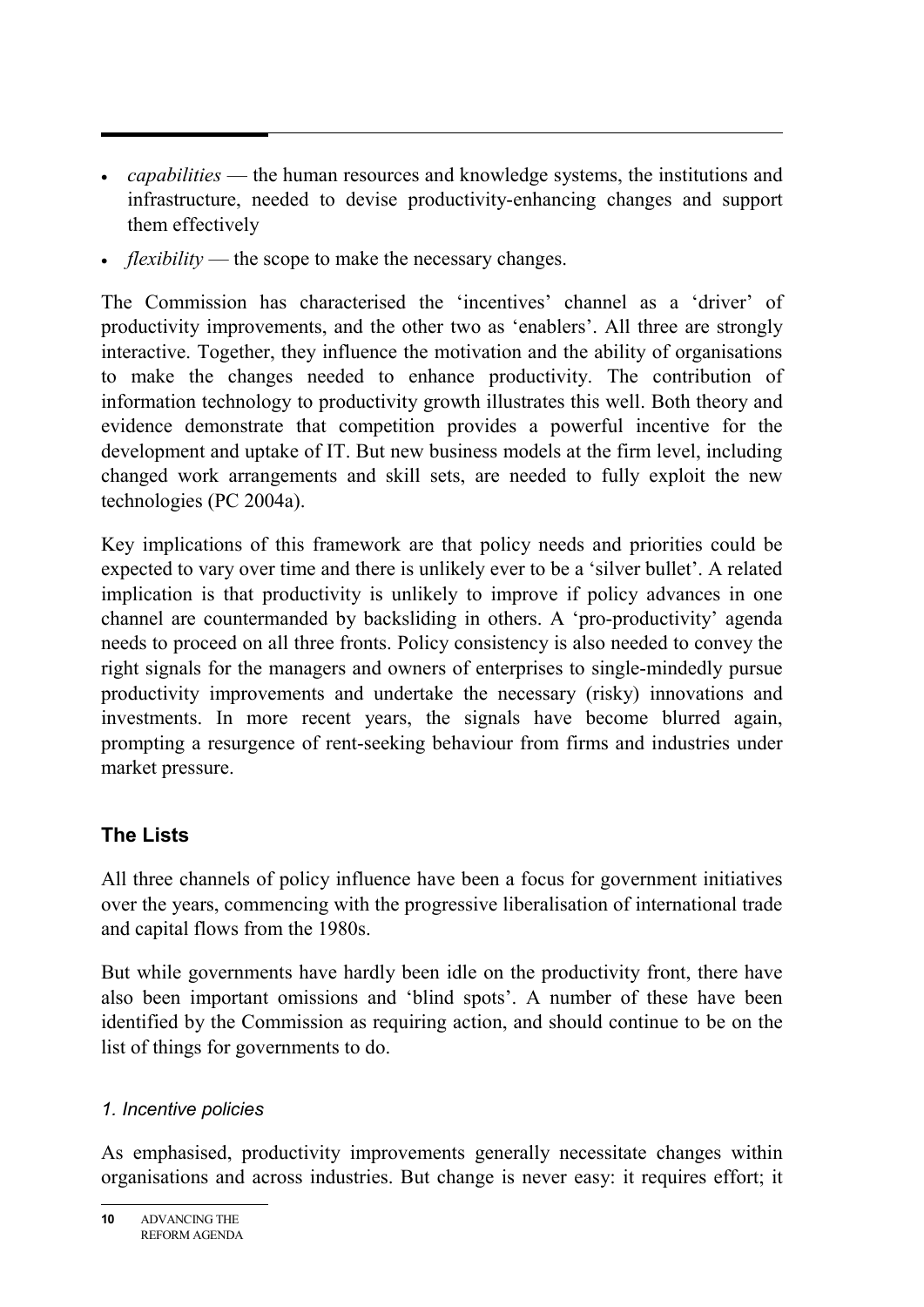can be disruptive, and is often resisted. There need to be good reasons for going to the trouble.

Competition provides such a reason, at least for firms operating in the private sector. In competitive markets, enterprises with relatively low productivity will generally be less profitable than others and will eventually face market sanctions. As Samuel Johnson famously put it in another context, the prospect of a hanging 'concentrates the mind'. Competition accordingly drives both innovation and 'creative destruction', the dual determinants of a country's overall productivity performance.

Actions that foster competitive markets — including for corporate control — must therefore be fundamental to a government's policy agenda to enhance productivity. Exposure to international competition is perhaps the most important area of all, as it obliges local enterprises to strive for world's best practice.

As noted, Australia has undergone successive rounds of reform directed at opening up industries to both domestic and foreign competition. These culminated in the National Competition Policy, which remains embedded in policy-making frameworks today. The benefits to the community have been substantial (PC 2005a). It is therefore of concern that progress has stalled or even reversed in some policy areas. The 'to do list' among Commission recommendations is still a fairly long one.

- *Abolish remaining tariffs (PC 2000, 2008a, 2010a)*. Most industries now receive relatively low levels of tariff assistance, the result of incremental reforms over the past 25 or so years. But remaining tariffs still impose unnecessary costs on the community. They detract from Australia's productivity primarily by helping to prop up an industry's least productive firms. They also confuse the signals for all industries as to whether their futures lie in the pursuit of productivity or preferment.
- *Limit provisions for anti-'dumping' action (PC 2009b)*. Selling goods abroad at prices below those at home is normal business practice in various circumstances and one adopted by many Australian firms. Imposing (often sizeable) penalty duties on such imports protects less competitive firms at the expense not only of consumers, but also other local user industries (as the auto assemblers are finding right now in relation to their steel inputs). The rules allowing such 'administered protection' should be tightened in the true spirit of the WTO accord, not made more permissive.
- *Terminate selective industry subsidies that cannot deliver demonstrable net social benefits (PC 2008a, 2009c).* Unless they rectify a (legitimate) market failure, industry subsidies merely serve to sustain the market performance of less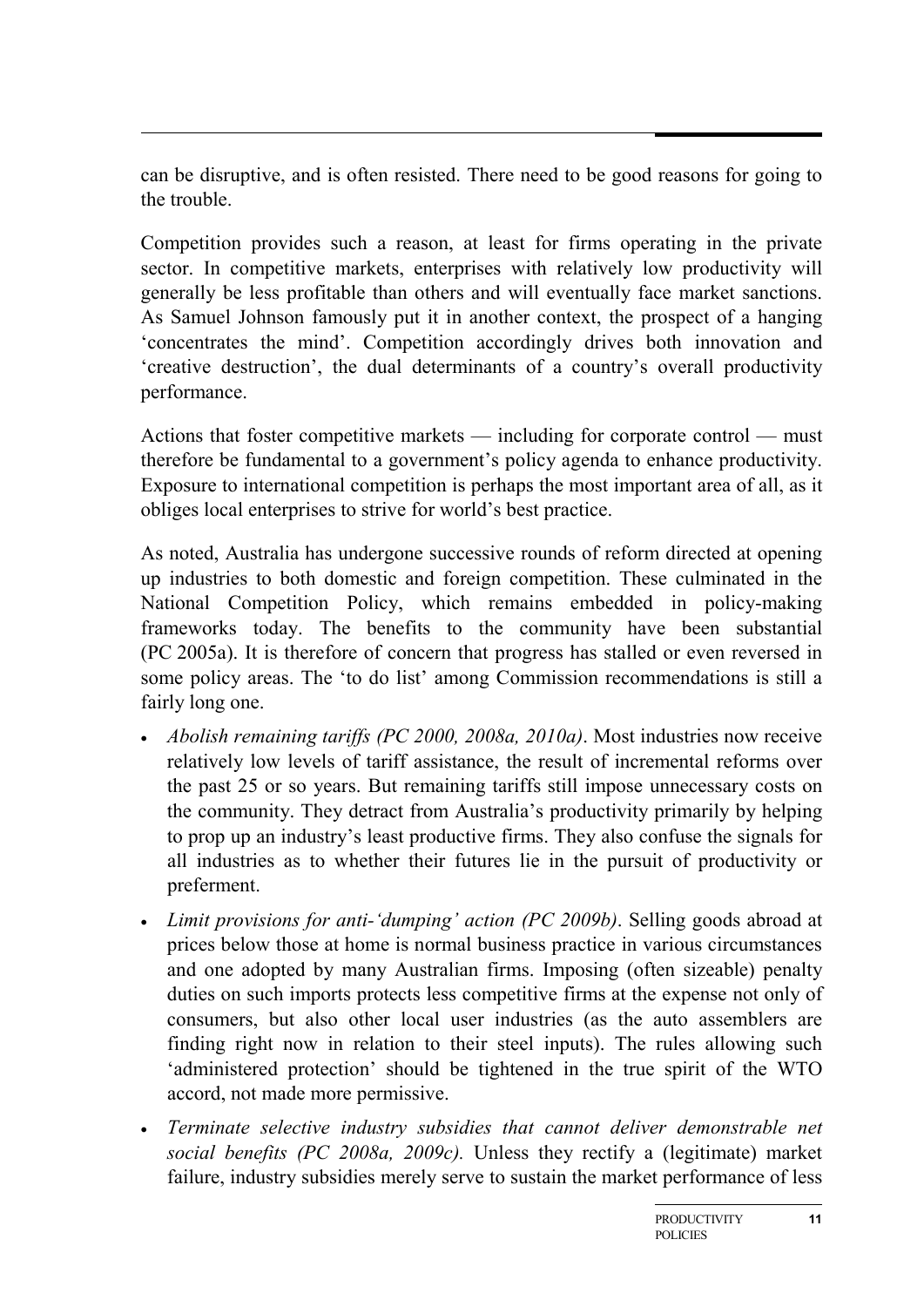productive and competitive firms or activities, lowering Australia's productivity in the process. Such programs, totalling nearly \$9 billion annually from Australian taxpayers (PC 2012e), should be terminated if they cannot be demonstrated to yield a net payoff to the community. (Taxpayer support for private sector businesses cannot even loosely be characterised as 'co-investment' unless this test is satisfied.) In particular:

- subsidies to support 'innovation', including 'green technologies', in specific industries (such as the assistance programs for the Automotive and Renewable Energy industries) which currently amount to over \$3 billion, need to be able to deliver socially valuable spillovers over and above those attainable through generic support (such as the R  $\&$  D Tax Concession);
- adjustment assistance should facilitate change and be directed primarily at enhancing the skills and mobility of workers, rather than supporting firms under competitive pressure (PC 2001, 2012e).
- *Extend reforms to drought support (PC 2009d)* so as to move from open-ended assistance for farmers facing hardship, to arrangements with common criteria and duration provisions.
- *Phase out public sector procurement preferences (PC 2008a).* Favouring local suppliers on grounds other than price and quality inflates budgetary costs, detracts from government service performance (including Australia's defence capability) and, once again, undermines productivity by enabling less productive firms to retain market share and hold onto scarce resources.
- *Conduct a second, more focussed round of NCP reviews (PC 2005a, 2011i)* Reviews need to target the more significant restrictions on competition that avoided, or were not adequately subjected to, rigorous and independent scrutiny in the first round of NCP legislative reviews, or where the economic environment has significantly changed. Priorities include:
	- *pharmacy ownership restrictions*, which add to healthcare costs for little apparent benefit
	- *taxi licence quotas*, which raise transport costs and make it harder to reduce urban congestion, without demonstrably enhancing either safety or quality
	- *coastal shipping protection,* which has recently been strengthened raising costs to user industries and weakening inter-modal competition — without being subjected to a public interest test
	- *the ban on parallel book imports,* which, although recently retained, would benefit from a further review in light of ongoing market and technological developments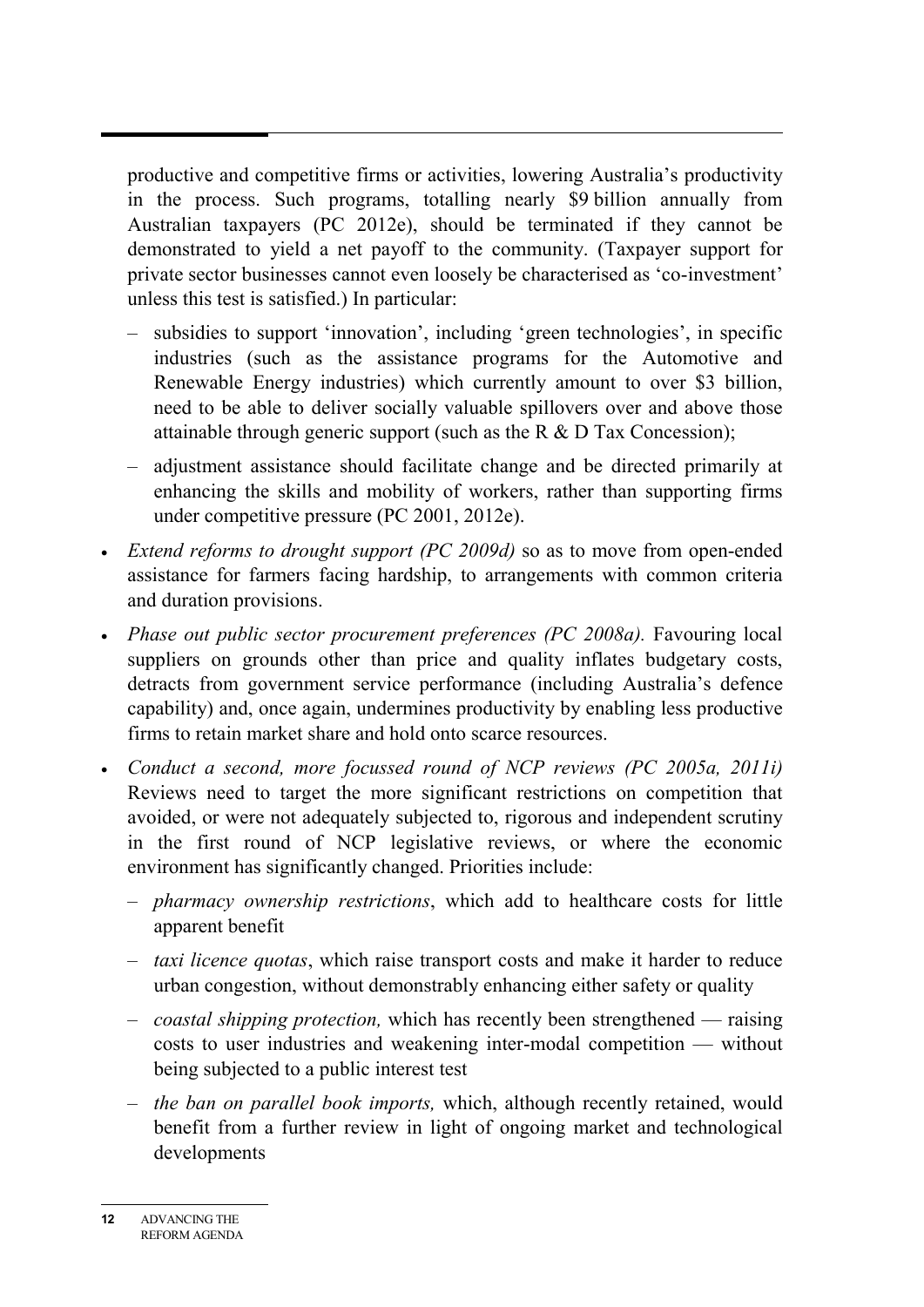– *unduly restrictive licensing and self-regulation of certain professional services,* including within the medical and legal fraternities.

#### *2. Capability policies*

How well organisations respond to challenges and opportunities in their operating environments comes down to the capability of their people and the systems that support them. Organisations need managers who can effectively seek out and develop better ways of doing things, and employees with the skills necessary to adapt. Investment in human capital development is thus fundamental to innovation and the related productivity improvements within enterprises. But complementary investments in the systems that support firm-level innovation are also important, as are the infrastructure services on which most firms depend.

## *A 'human capital' list*

Much human capital is inherent in the aptitudes and life experiences of people. But the demands of the 'information age' increasingly require higher level skills that are best acquired through formal education and training. Such skills are of two kinds: specific and generic. Both are important, but the innovation and adaptation that underpin productivity growth are placing increasing demands on the more general analytical, discovery and communication skills. These are grounded in the literacy and numeracy acquired progressively at school and developed through higher education.

The related policy challenges are many, and they vary across the different components of the education system. Ensuring quality teaching is fundamental in all areas, but has been a neglected area of education policy. Indeed certain policies have undermined it. Recent attempts under COAG to rectify the situation, and enhance the performance of education and training systems generally, have resulted in a proliferation of programs, not all of which have been evidence-based.

- *Re-focus early education programs on disadvantaged children (PC 2011b).* It is these children who most need institutional support and for whom empirical studies show the biggest gains from participation in pre-school.
- *Make greater use of salary differentials* to attract and retain quality teachers in disciplines where there are persistent shortages (maths, science, IT) and in disadvantaged and remote areas (PC 2012a).
- *Devolve and enhance performance appraisal* for teachers, with principals having the authority to hire the best teachers and fire the worst ones (PC 2012a).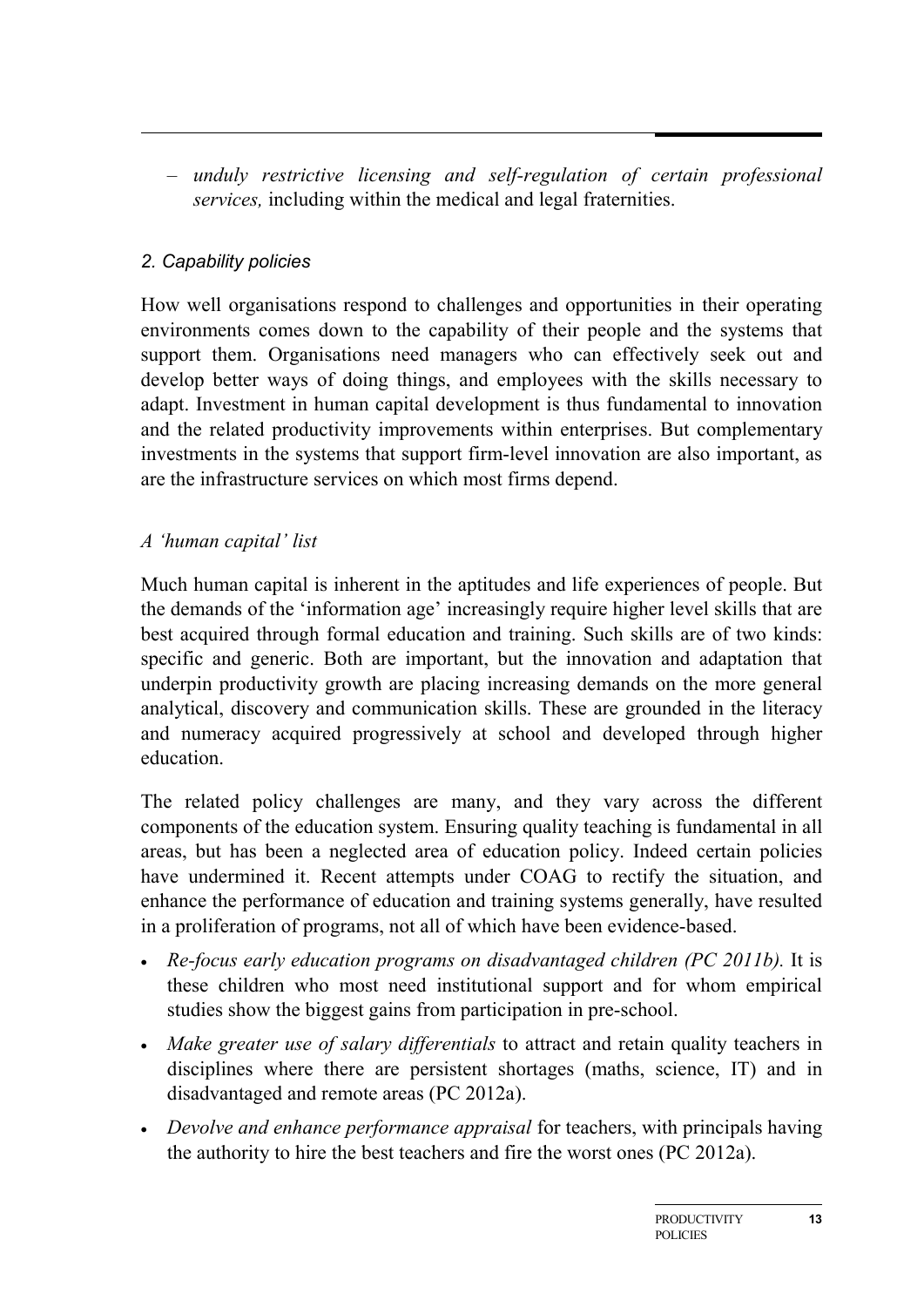- *Modify industrial relations arrangements* for schools and VET colleges to allow greater variation in remuneration and conditions, more flexibility in hiring to meet skill needs and more effective management of under-performance (PC 2011e, 2012a).
- *Raise required 'threshold scores'* for school teachers and qualifications required for VET practitioners (PC 2012a).
- *Strengthen independent validation and auditing of* service *providers* to ensure they deliver to the standards needed for proper skill acquisition and advancement (PC 2011b, c).

## *A list to enhance the 'Innovation System'*

The innovations that shape the productivity potential of organisations can stem from 'internal learnings' specific to a firm, but commonly involve the absorption and application of knowledge generated externally. The institutions and forces responsible for creating and transmitting knowledge are therefore important for a country's productivity performance. These include the regulatory regimes for trade and foreign investment as conduits for access to the much larger stock of knowledge generated overseas.

Because knowledge is hard to contain within an organisation, 'the market' will tend to under-provide it, leaving space for government to play a potentially valuable role. Over the years, governments have provided extensive and diverse support for the various components of Australia's 'innovation system' — academic and public research institutions, intellectual property laws, financial assistance for private R&D, promotion of linkages between firms and research bodies, etc. Indeed, innovation policy has seen considerable innovation itself, which has yielded some useful lessons to enhance policy effectiveness.

The ongoing challenge is to allocate support in ways that are likely to yield a net payoff to the community. It has proven particularly hard to design business support so as to generate additional R&D and associated spillovers that are worth more to society than a program's full costs. The way the tax concession has evolved has generally been consistent with this need. However, it and other programs face incessant pressure for design changes that will make them more 'generous', reinforcing the need for evidence-based policy.

• *Conduct rigorous evaluations* of all government innovation programs to verify that they are achieving 'additionality' and are cost effective (PC 2007a).

**<sup>14</sup>** ADVANCING THE REFORM AGENDA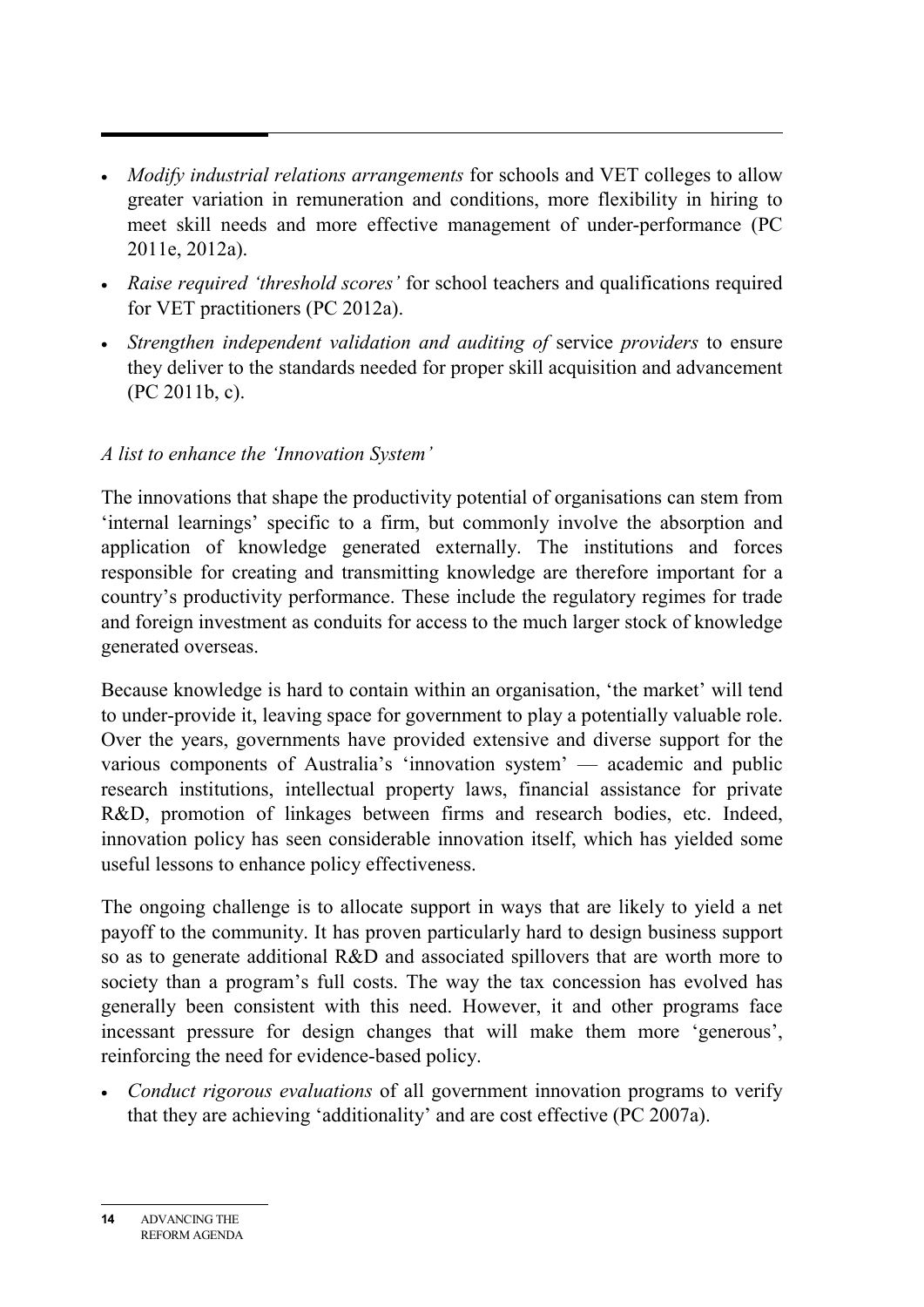- *Focus government support on basic and strategic research*, where market failures are potentially greatest, rather than commercialisation activities, which are more likely to be privately profitable (IC 1995, PC 2003, 2007a).
- *Facilitate greater cooperative research* between businesses and public/academic institutions, but adopt more 'nimble' mechanisms (PC 2007a).
- *Lower the rate of public funding for Rural Research and Development Corporations*, as the above-average component yields little additional benefit. The savings should be reallocated to a new body that can sponsor more broadly relevant research for the sector (PC 2011d).

#### *An infrastructure list*

The timely and efficient provision of infrastructure services is crucial to firm performance. Transport and communications provide platforms for production and innovation in both the private and public sectors. The costs and quality of these infrastructural services, as well as of energy and water, bear strongly on many firms' international competitiveness. For this reason, the reductions in import barriers from the mid-1980s soon prompted a focus on infrastructure reforms, particularly for inefficient public utility monopolies.

The infrastructure reform task has involved a range of initiatives to enhance the performance of public enterprises and improve regulatory frameworks. These are still evolving today. Among Commission recommendations that remain crucial to future productivity improvements are the following:

- *Further reform the governance of public utilities* to clarify the primacy of efficiency objectives, and avoid political interference in managerial decisions (PC 2005a, 2008e). While the corporatisation of public utilities brought initial productivity gains, the evidence is increasingly clear that public ownership of infrastructure can undermine the potential for ongoing improvements, including in the vital electricity sector (PC 2012b).
- *Undertake transparent cost-benefit analysis of all options* prior to any major public infrastructure investment (PC 2008e, f) and when determining quality or environmental standards (PC 2012b). Public investments are otherwise prone to 'optimism bias' and a confusion between political and economic ends. Poor infrastructure decisions have a high opportunity cost and can be a long-term drag on the economy's productivity.
- *Extend the use of cost-reflective pricing*, including to manage peak demands (electricity) or supply disruptions (water) (PC 2011e, 2012b). Political aversion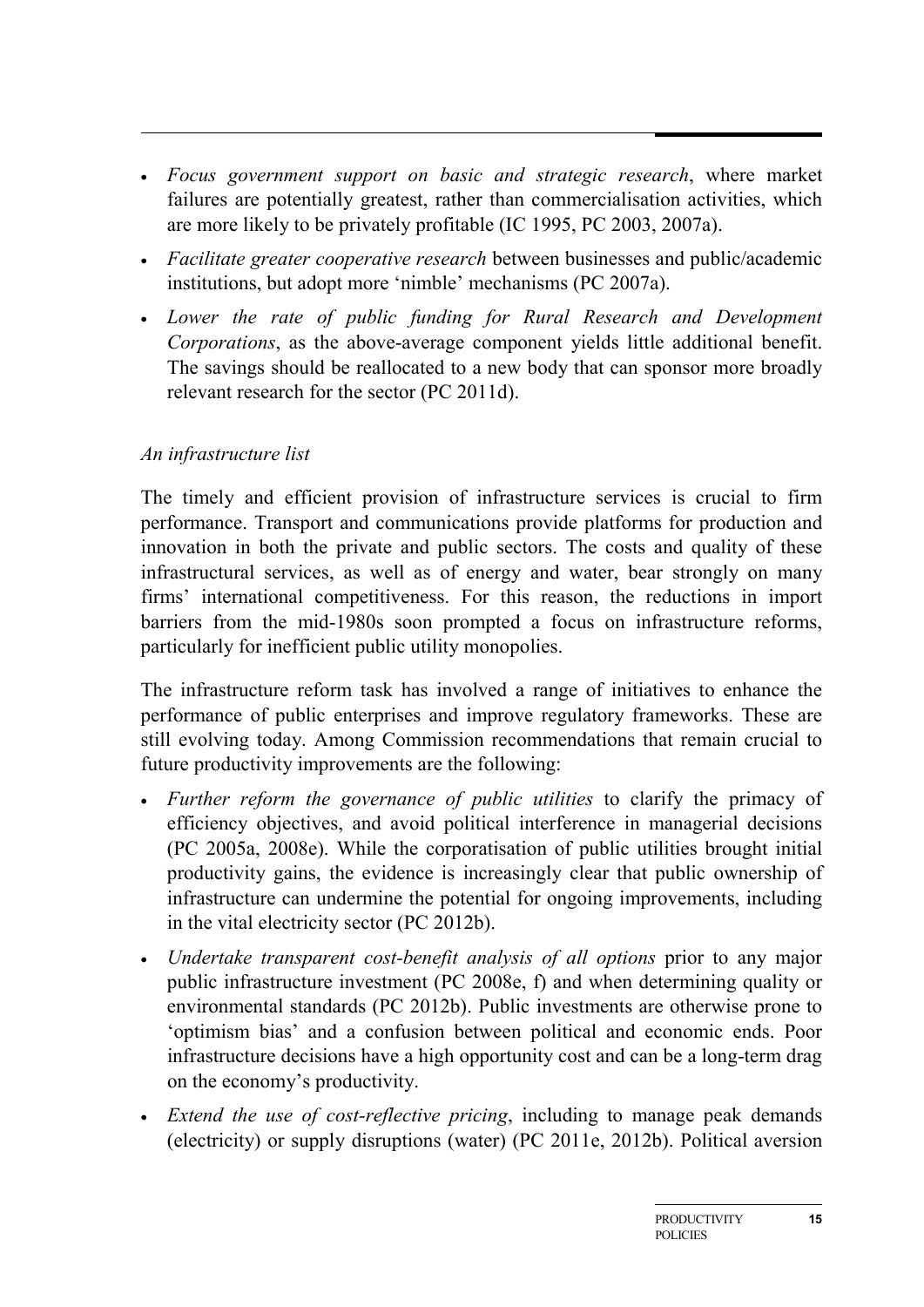to price rises, even where needed to balance supply and demand, can suppress or distort investment and may result in higher prices in the long term.

- *Ensure that price-regulation regimes do not inhibit efficient investment* and that they enable price differentiation where this can recover costs with less impact on demand (PC 2012b).
- Specifically for *land transport* (PC 2007b), introduce institutional reforms for roads to connect revenue with spending decisions, while progressively moving to location-based road pricing, particularly for freight.
- Specifically for *water utilities* (PC 2011e), align procurement, pricing and regulatory arrangements with an overarching efficiency objective.
- Specifically for *electricity* (PC 2012b), phase out retail price regulation, introduce smart meters, bolster the regulator and modify the regulatory regime to increase consumer orientation and to avoid inefficient investment.

#### *A government services list*

As for public utilities, the efficiency of government administrative and human services can have direct (within the public sector) and indirect impacts on Australia's productivity. Government spending on human services amounts to some \$170 billion a year, equivalent to nearly 13 per cent of GDP. Health services alone account for nearly 40 per cent of this and are growing rapidly in response to the demands of an older and more affluent population (PC 2005b).

Even small productivity improvements in the government sector would have a substantial cumulative impact. For example, a 5 per cent gain in the health sector would free up some \$4 billion (PC 2006a). That scope clearly exists for gains is illustrated by differences in the performance of human services across states and territories, as revealed in benchmarking data (SCRGSP 2012).

- *All major human service programs should be periodically reviewed* to ensure that they are well-targeted and cost-effectively delivered, including identifying scope for design changes that would enhance consumer choice and contestability in provision (PC 2006a).
- In the case of aged care, after the current suite of reforms is implemented, *move progressively to lift caps on place numbers for care and direct funding through individuals* rather than providers, and revise asset tests (PC 2011f).
- In the case of the systemic reforms needed to *support people suffering significant disability*, progress the trials and resolve crucial funding issues to ensure a system that is fair and sustainable (PC 2011g).

**<sup>16</sup>** ADVANCING THE REFORM AGENDA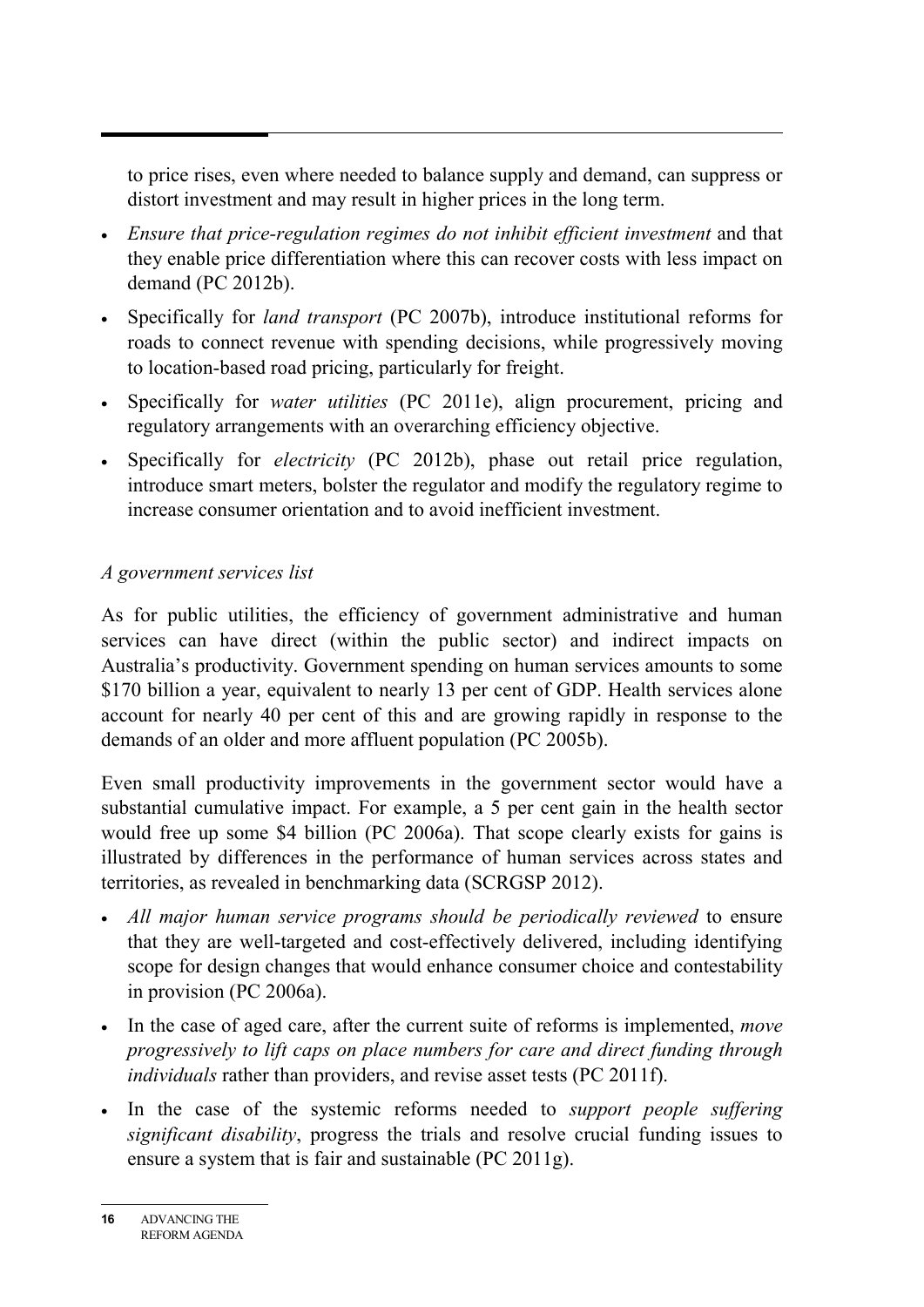• For the *health workforce,* enable services to be provided by those professionals who can most cost-effectively do so to required standards (PC 2005c).

## *3. Flexibility policies*

How well organisations respond to incentives to raise productivity depends not only on the capability of their people and support systems but also on the scope for them to make the changes needed to realise an organisation's productive potential. The key policy issues in this area are regulatory, with a myriad of regulations shaping the behaviour of firms and other organisations in all parts of the economy.

While most of these regulations have worthy objectives — whether economic, social or environmental — many are formulated without sufficient regard for collateral damage on productivity and whether objectives could be met in more cost-effective ways.

Regulations that affect flexibility are essentially of three kinds: those that define what enterprises can (or can't) do; those that prescribe how they must go about their business, and those that otherwise raise the costs of making changes. They can have effects on productivity by constraining and conditioning adjustments not only within firms but also across industries and regions. While there have been reforms in numerous areas, including under COAG's Seamless National Economy work streams, many impediments remain. Reflecting this, of the nearly 1000 enterprises responding to an ACCI national survey earlier this year, one-half indicated that regulatory provisions had 'prevented them making changes needed to expand their businesses' (ACCI 2012).

This underlines the ongoing challenge of embedding a proper accounting of costs and benefits into regulation-making practices, including consideration of alternative options. The Commission's current review of Regulatory Impact Assessment processes has confirmed deficiencies at Commonwealth and State levels. Some 20 broad 'leading practices' have been identified which, in themselves, constitute an important 'to do list' for all jurisdictions (PC 2012g). It is also important to monitor and review existing regulations that affect businesses to ensure that these remain 'fit for purpose' and avoid unintended consequences.

- Requirements for review of regulations should be specified when they are being made and embedded in legislation in cases where there are significant uncertainties about the impacts (PC 2011a).
- Review processes for key regulations should be conducted at arms-length from policy departments and include a public draft report (PC 2011a).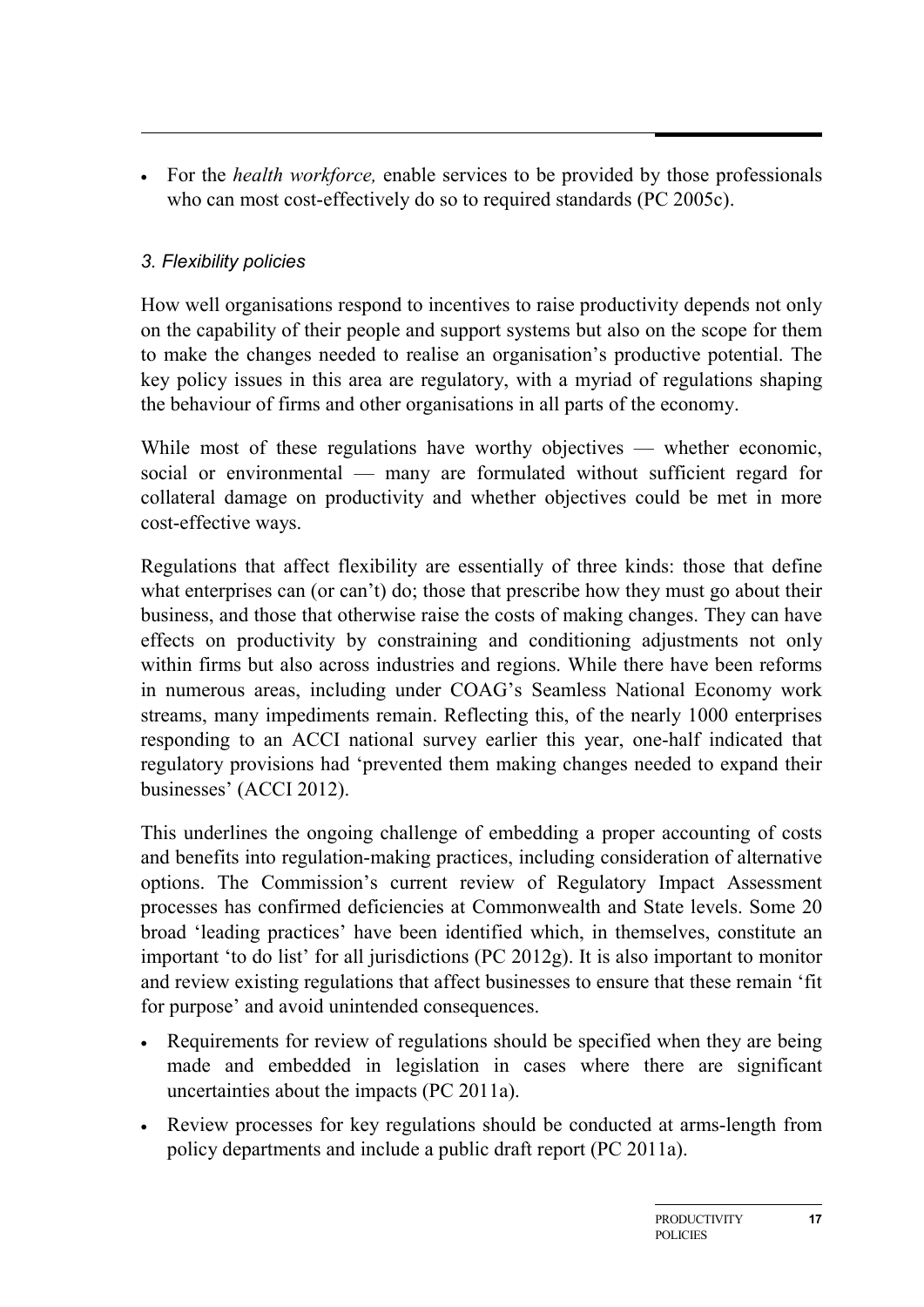## *Workplace regulation*

Industrial relations regulations are among the most pervasive of all in their coverage of organisations and their influence on work arrangements. Whether they are also among the most important to get right from a productivity perspective is hotly contested.

It was more widely accepted in the 1980s when the opening of Australia's economy to international competition (and, thus, best practice productivity levels) exposed the true cost of rigidities embedded in labour laws and work practices that had evolved through the era of so-called 'protection all round'. Since the move to enterprise bargaining under the Hawke-Keating Governments, the industrial landscape has become more accommodating of diversity and change among firms and across regions. This not only contributed to the 1990s productivity surge, but also to the comparative resilience of employment in subsequent downturns (notably the GFC) and the avoidance of a generalised 'wage breakout' during the mining boom (PC 2012h, Lowe 2012).

It has to be said, however, that most of the labour market reforms from the 1980s to the early 2000s were essentially 'no brainers' — redressing obvious antiproductivity features of a highly centralised, prescriptive and adversarial system. While the changes faced political obstacles, there was widespread recognition of the need for reform. This changed with the reforms under 'Work Choices', the justifications for which were neither adequately explained nor widely understood by the public. Industrial relations policy has been a 'war zone' ever since, with reasoned public discussion about fairness/productivity trade-offs the biggest casualty. It would therefore be astonishing if those trade-offs had been properly accounted for.

The Productivity Commission has not been required to provide advice about this, so there is no formal list of recommendations from which I can confidently draw. However, the Commission's reviews into the 'education work force' (PC 2011b, c, 2012a), the retail industry (PC 2011h) and electricity (PC 2012b) have brought to light several features of current arrangements that appear problematic at a sectoral level.

Recently, I found myself being condemned by union leaders for suggesting that such regulations should be treated no differently to other areas of social regulation that have potentially adverse economic impacts; namely that their proponents should be required to demonstrate that there are public interest benefits that exceed the economic costs, and that such benefits to society could not be achieved in more cost-effective ways (Banks 2012). This is not saying that regulation should never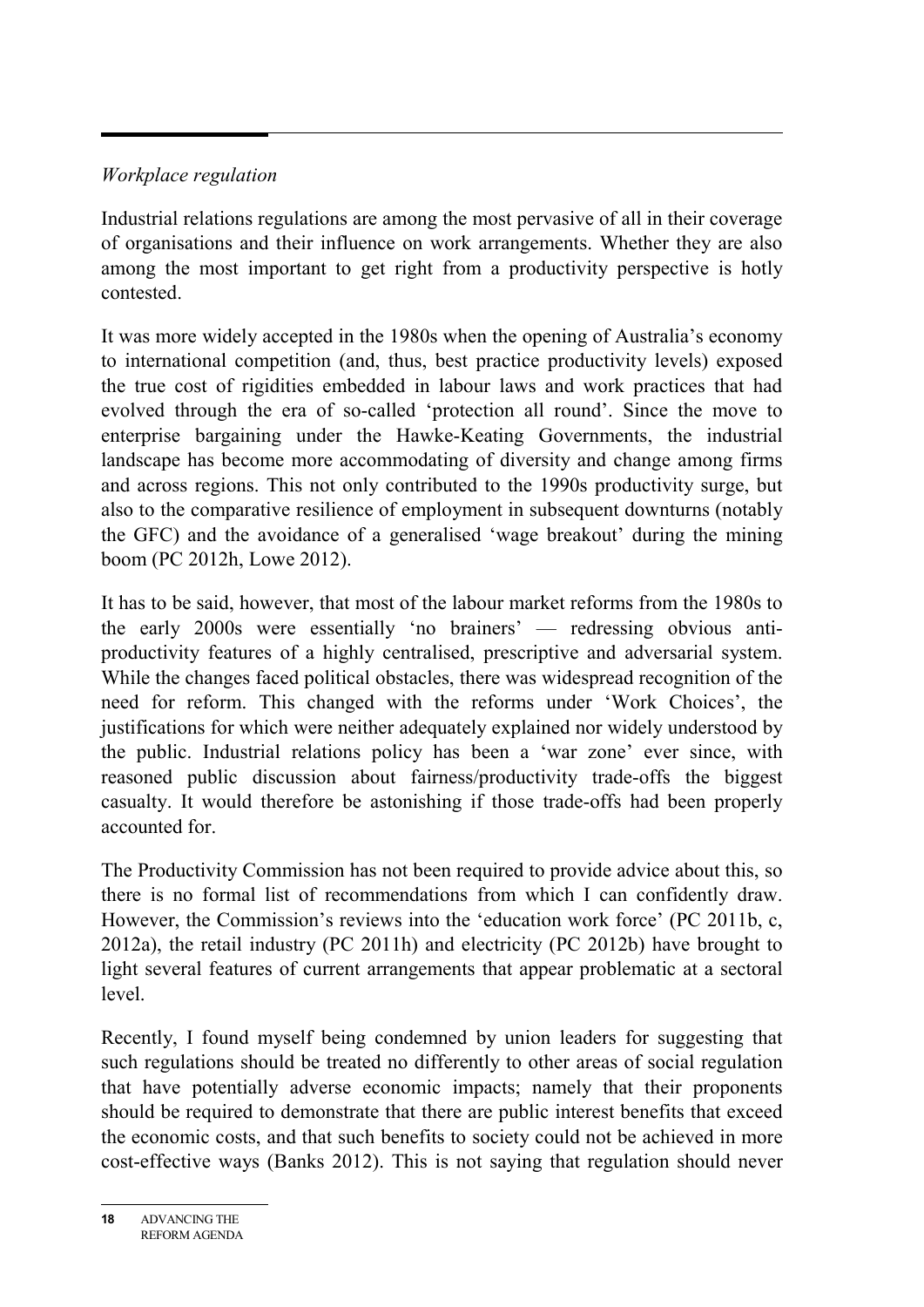favour fairness over productivity in the workplace, only that the justification for this needs to be transparently tested. The very hostility provoked by what should be an unexceptionable proposal may be confirmation of the desirability of adding it to the list.

## *Other regulatory restraints on the list*

Various other areas of regulation may also inhibit the flexibility that firms and workers need to raise productivity and respond to market pressures. There are regulations that are excessively prescriptive or costly to comply with, as well as some that are simply not justified in policy terms. Many have been addressed in Commission reports over the years, but there is still some way to go in implementing identified remedies. Among the more significant ones that remain relevant are the following:

- *Native vegetation regulation*s are costly and can have perverse impacts. While improvements have been made in some jurisdictions, responsibility needs to be devolved, with landholders addressing local impacts and the wider community subsidising the extra costs of landholders providing public goods (PC 2004b).
- *Heritage regulations* can impose undue costs on certain people and stymie socially valuable developments. They should be restructured to enable up front accounting for the costs as well as benefits of controls (PC 2006b).
- *Renewable energy targets* are costly and can be counterproductive in seeking to reduce carbon emissions. They should be phased out under carbon pricing or other market-based policies (PC 2008b).
- *Development approval processes* are complex, duplicative and cause unwarranted delays with high opportunity costs for major projects (PC 2011i).
- *Planning and zoning controls* should meet amenity and other objectives without unduly restricting retail competition (PC 2008b, 2011i).
- *Stamp duties* on conveyancing inhibit housing turnover, contributing to reduced affordability and lower labour mobility (PC 2004c).
- *Occupational licencing* can inhibit workforce mobility, create barriers to entry and raise business costs. There are potential gains from extending the coverage of reforms (PC 2012c).
- *Rural water*, where ongoing state-based restrictions on trading in the Murray Darling Basin mean that water is still not flowing to its most highly valued uses (PC 2010c).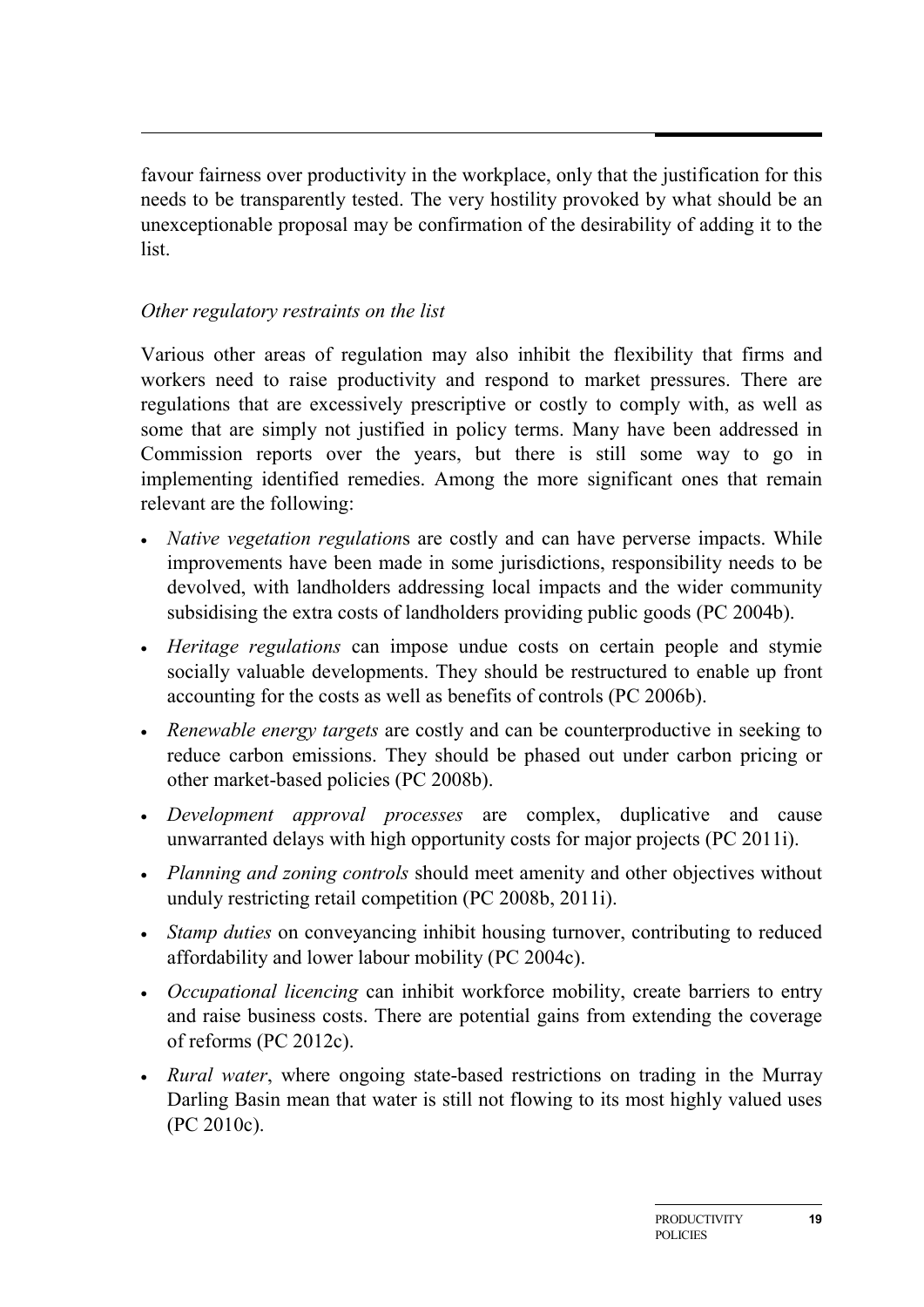- *Waste management* programs often have costly targets and collection methods. Policy needs to be refocussed on achieving net social benefits, underpinned by cost-benefit analysis (PC 2006c).
- *Chemicals regulations* are unduly fragmented, lack effectiveness in key areas and impose excessive costs on industry. Governance failures need to be addressed at four levels (PC 2008d).
- *Mutual recognition* is not realising its potential to lower costs for interjurisdictional activities and transactions. The regime needs to be strengthened and exemptions removed (PC 2009e).

## *A cross-cutting issue: taxation*

Taxation has a ubiquitous influence on productivity through all three channels of incentives, capabilities and flexibility. It affects the allocation and efficiency of resource use. It also affects the incentives for work and entrepreneurship (PC 1995, 2005b).

Notwithstanding various reforms over the years, it is generally accepted that the tax systems of the Commonwealth and States still comprise too many taxes and rely too heavily on the more distortionary ones. Taxes also differ across jurisdictions in ways that needlessly complicate and raise the costs of doing business. Better tax systems — fewer, less distorting taxes with broader bases and lower rates — would enhance labour force participation as well as industry productivity. It was estimated that the 'Henry Review's' list of tax reforms could raise Australia's GDP by 2-3 per cent (Henry et. al. 2010). Making better use of the GST, by broadening its coverage and raising its rate as in a number of other OECD countries (including New Zealand), would likely deliver additional gains.

# **What are the priorities?**

It would seem that there is indeed a 'long list of things to do' — even based just on those areas where the Commission has been asked to report. (A comprehensive list would be longer.) The range of recommendations can be summarised as governments needing to (a) spend better and (b) regulate better. Expressed like this, the task at hand sounds pretty straightforward. The evidence has been assembled. The gains are waiting to be tapped. Why have these productivity-enhancing reforms not been done?

When making the remarks cited at the start of this paper, Governor Stevens went on to observe that the things on the Commission's list were not 'popular' and had

**<sup>20</sup>** ADVANCING THE REFORM AGENDA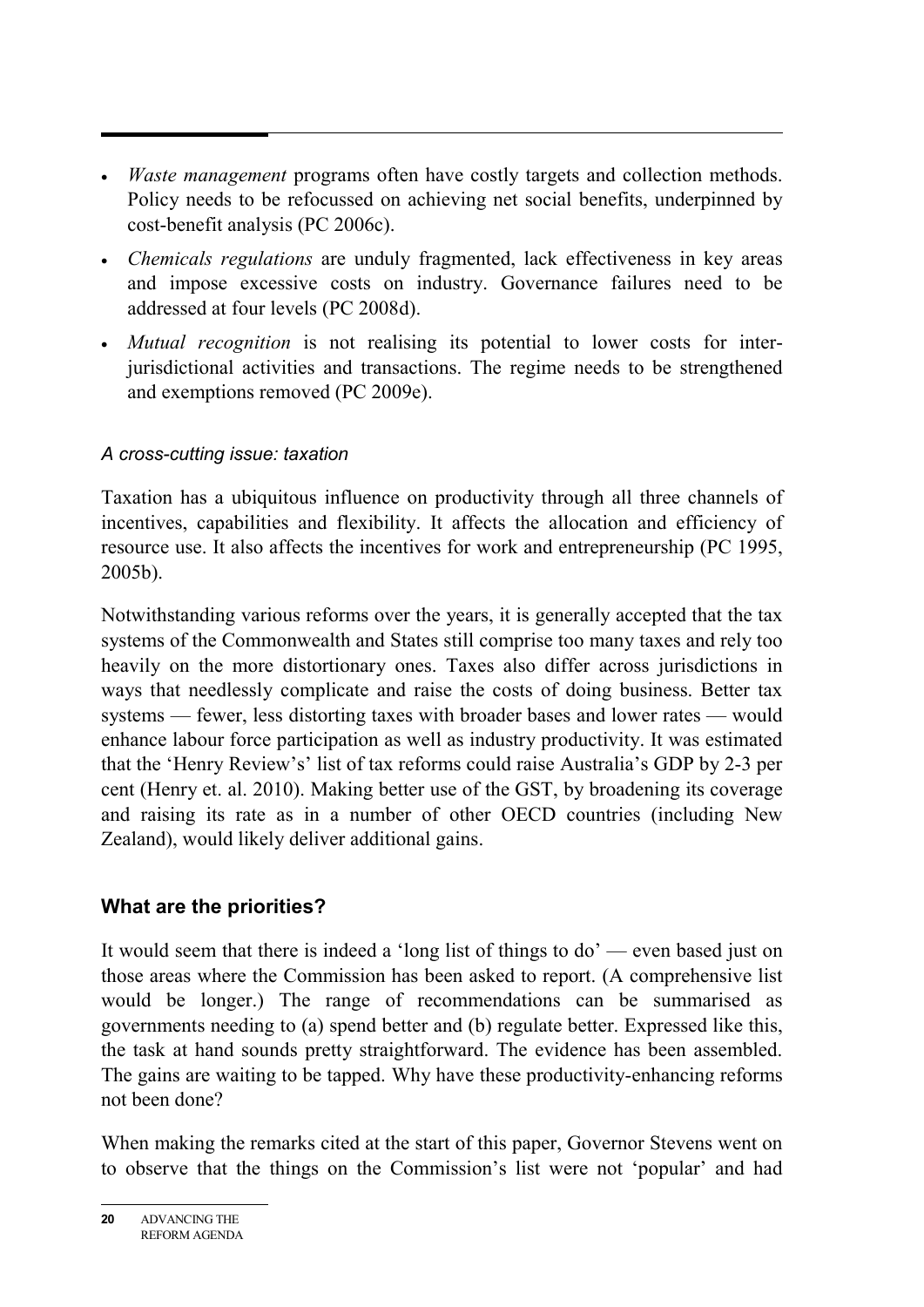proven difficult for governments. Most of them involve arrangements that currently provide significant advantages to particular groups, who naturally take more interest in resisting reform than the wider electorate takes in supporting it. The fact that the Commission was directed to such policy areas in the first place reflects this political difficulty, and a perceived need not only to have an independent assessment of what to do, but also to alert the community to the gains and thereby help to generate more support for necessary reforms.

The items that remain on the Commission's 'to do list' are generally those for which this has proven most difficult — the hardest political nuts to crack. Achieving enduring reform in such areas to date has required the concerted support and skilful advocacy of political leaders at both Commonwealth and State levels, and across the political divide (Banks 2010b). But the political capital and bureaucratic resources needed to advance 'unpopular' reforms are not in unlimited supply. They must be harnessed to focus on priorities and sequencing that are manageable and can yield the highest payoffs over time (PC 2011a, 2012f).

So, where should today's priorities lie? How can governments best advance Australia's productivity performance by spending and regulating 'better'?

For a start, spending *more* no longer represents the line of least resistance in promoting productivity. Indeed, the importance of making room for increased expenditure on key human service reforms, and notably disability support (PC 2011g), increases the need to spend *less* in other areas. The list under the 'incentives' heading provides several 'win-win' options (reforms that would lower budgetary outlays while lifting productivity).

In the regulatory area, the structural pressures of the 'multi-speed' economy have lent particular importance to the need to enhance flexibility and adaptability within enterprises and across industries and regions. This will remain the case as our economy changes gears again during the post-boom phase. It suggests that items on the 'flexibility' list should for the present generally take precedence over those on the 'capability' list, reversing recent emphasis.

As noted, taxation reform would simultaneously address both spending and regulatory dimensions. However, taxation involves complex interactions and there is scope for unintended consequences if reforms are not handled in an integrated way, as envisaged in the Henry Report.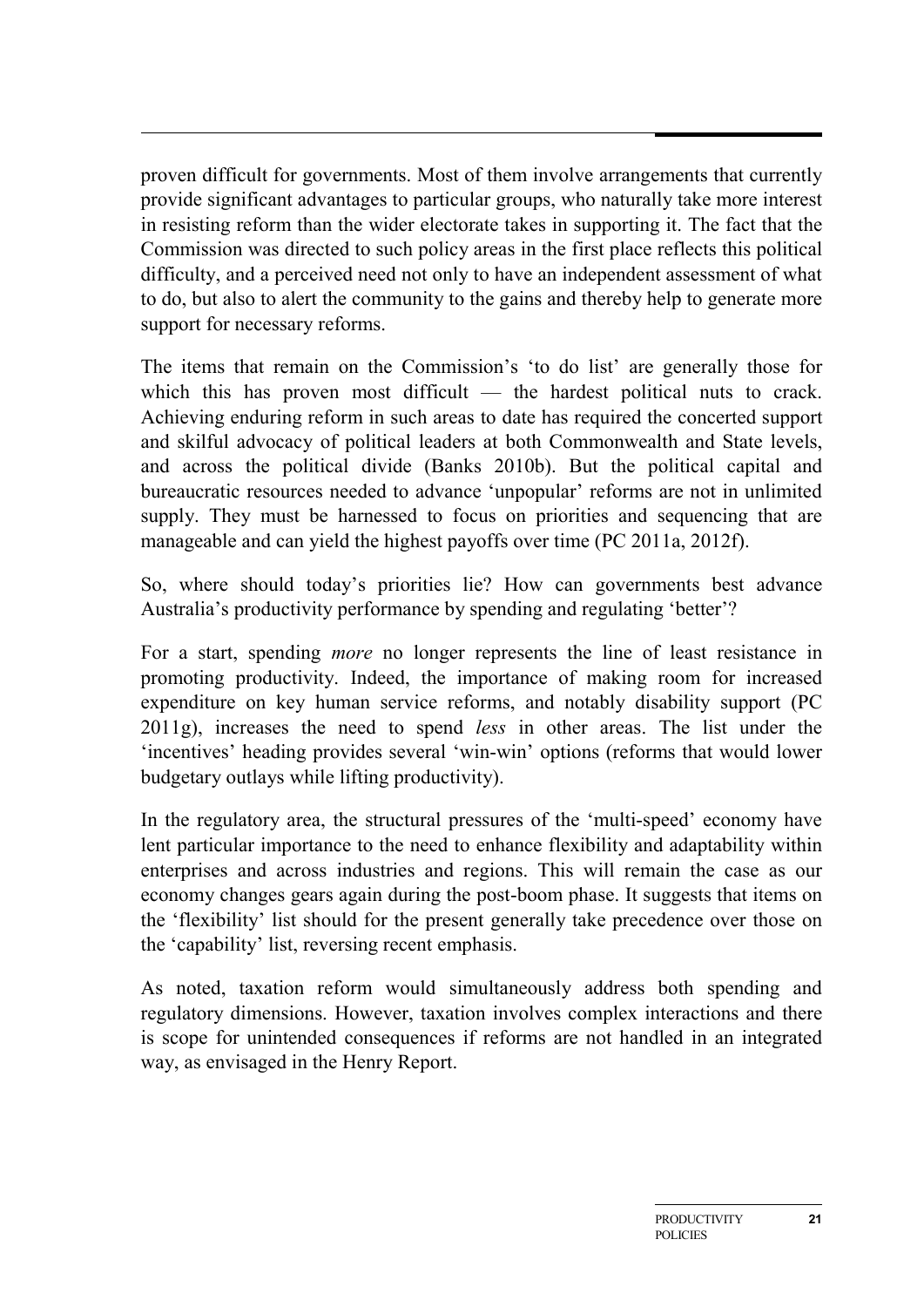#### *The bottom line*

I am conscious that this list of priorities may look too encompassing or complicated for those seeking quick fixes or simple solutions — or those who sometimes ask at events such as this 'What is the single most important reform to improve Australia's productivity performance?'. My usual response to that question, and the burden of my presentation today, is that there *is* no single thing that can do the job. Indeed, a policy approach based on such a presumption would be destined for failure.

Rather, what is needed is an approach to 'productivity policy' that embraces both the drivers and enablers of firm performance, and is consistently applied. That in turn requires policy-making processes that can achieve clarity about problems, reach agreed objectives and ensure the proper testing of proposed solutions (including on the 'detail' and with those most affected). The beneficial and enduring structural reforms of the 1980s and 1990s are testimony to the value of these policymaking fundamentals. Good process in policy formulation is accordingly the most important thing of all on the 'to do list', if we are serious about securing Australia's future productivity and the prosperity that depends on it.

## **References**

ACCI (Australian Chamber of Commerce and Industry) 2012, *ACCI National Red Tape Survey*, October.

APC and NPC (Australian and New Zealand Productivity Commissions) 2012, *Strengthening trans-Tasman Economic Relations*, Draft Report, September.

- Banks, G. 2010a, *An Economy-wide View: Speeches on Structural Reform*, Productivity Commission, Melbourne, March.
- —— 2010b, *Successful Reform: past lessons, future challenges,* (Keynote address to the Annual Australian Business Economists, Sydney, 8 December 2010), Productivity Commission, Canberra.
- —— 2011a, *Australia's Mining Boom: What's the Problem?*, Address to the Melbourne Institute and The Australian Economic and Social Outlook Conference, 30 June 2011, Melbourne.
- —— 2011b, *Industry Assistance in a 'Patchwork Economy',* ACCI Annual Dinner, 23 November 2011, Canberra.
- —— 2012, *Competition Policy's regulatory innovations: quo vadis?*, (presented at the Economists Conference Business Symposium, 12 July and the ACCC Annual Regulatory Conference, 26 July), Productivity Commission, Canberra.

**<sup>22</sup>** ADVANCING THE REFORM AGENDA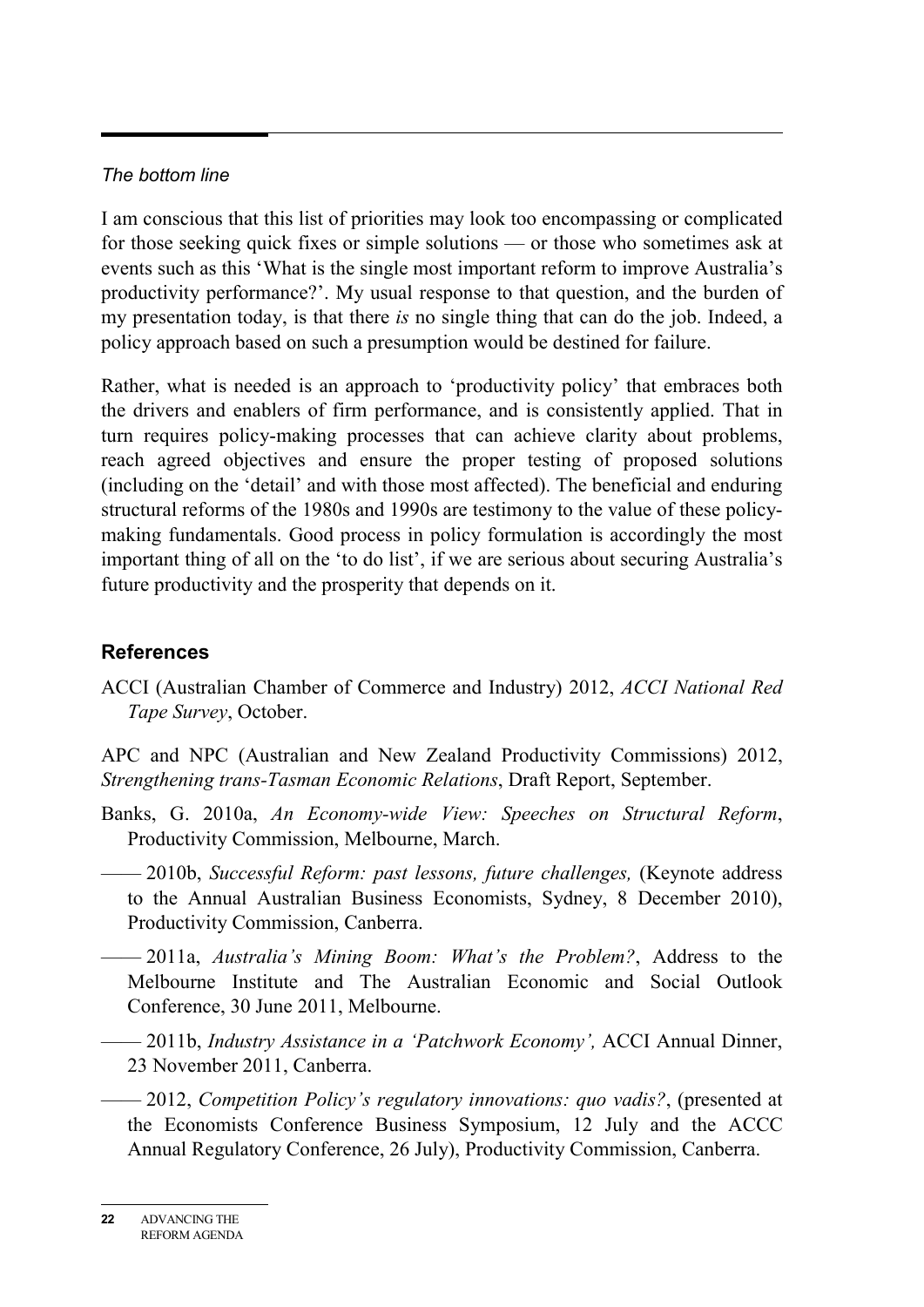- Dolman, D. and Gruen, D. *Productivity and Structural Change*, 41<sup>st</sup> Australian Conference of Economists, 10 July.
- Henry, K., Harmer, J., Piggott, J., Ridout, H. and Smith, G. 2010, *Australia's future tax system: Report to the Treasurer*, December 2009.
- IC (Industry Commission) 1995, *Research and Development*, Report no. 44, AGPS, Canberra, May.
- Lowe, P. 2012, *The Labour Market, Structural Change and Recent Economic Development,* RBA, October.
- Parham, D. 2012, *Australia's Productivity Growth Slump: Signs of Crisis, Adjustment or Both?*, Visiting Researcher Paper, Productivity Commission, Canberra, April.
- PC (Productivity Commission) 1996, *Stocktake of progress in microeconomic reform*, Canberra, June.
- —— 2000, *Review of Australia's General Tariff Arrangements,* Inquiry Report no. 12, Canberra, July.
- —— 2001, *Structural Adjustment — Key Policy Issues,* Commission Research Paper, October.
- —— 2003, *Evaluation of the Pharmaceutical Industry Investment Program,*  Research Report, Canberra, February.
- —— 2004a, *ICT Use and Productivity: A Synthesis from Studies of Australian Firms,* Research Paper, Canberra, July.
- —— 2004b, *Impacts of Native Vegetation and Biodiversity Regulations*, Inquiry Report no. 29, Melbourne, August.
- —— 2004c, *First Home Ownership*, Report no. 28, Melbourne, March.
- —— 2005a, *Review of National Competition Policy Reforms*, Inquiry Report no. 33, Canberra, February.
- —— 2005b, *Economic Implication of an Ageing Australia,* Research Report, Canberra, March.
- —— 2006a, *Potential Benefits of the National Reform Agenda*, Report to the Council of Australian Governments, Canberra, December.
- —— 2006b, *Conservation of Australia's Historic Heritage Places*, Report no. 37, Canberra, April.
- —— 2006c, *Waste Management*, Report no. 38, Canberra, October.
- —— 2007a, *Public Support for Science and Innovation*, Research Report, Canberra, March.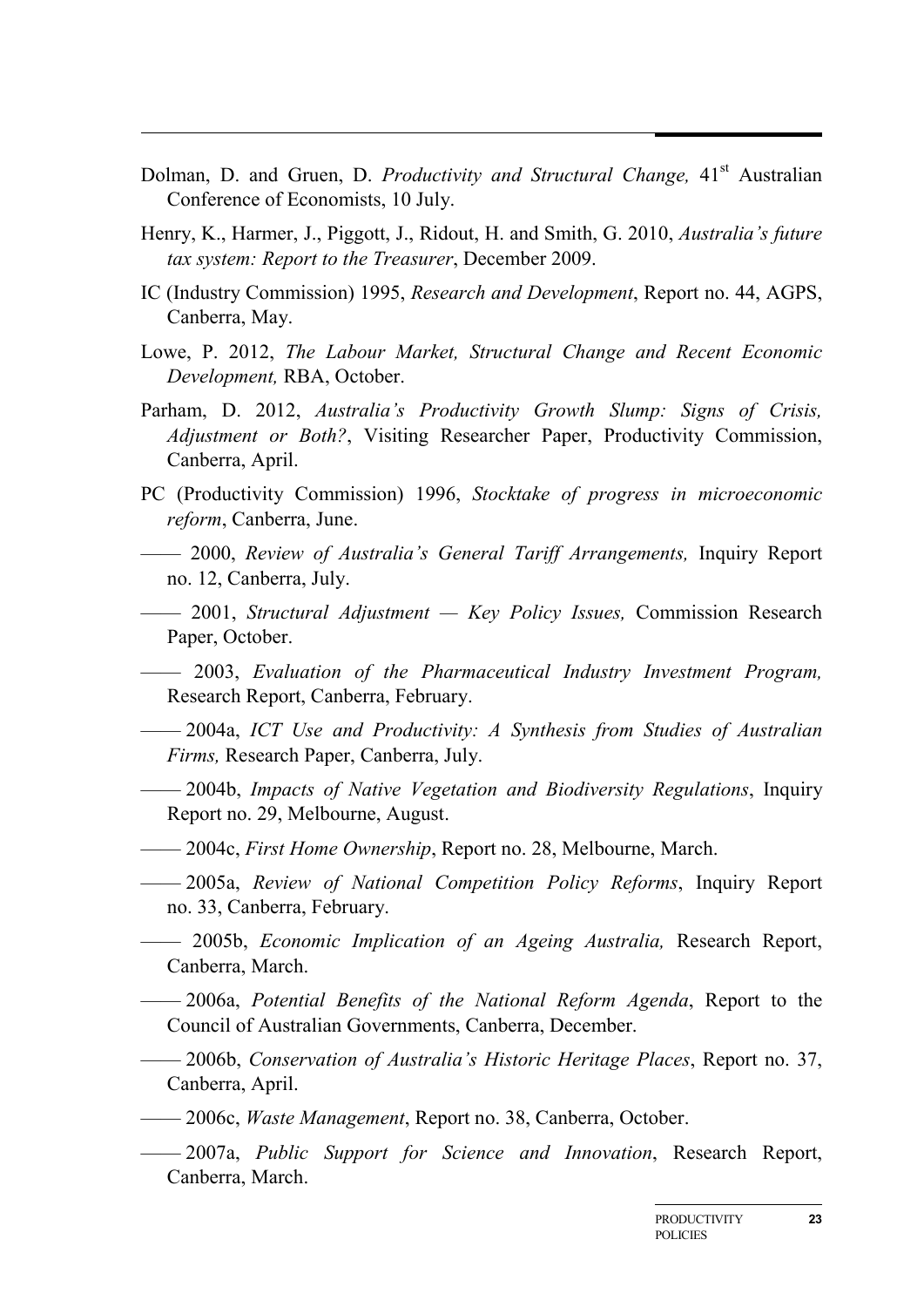- —— 2007b, *Road and Rail Freight Infrastructure pricing*, Inquiry Report no. 41, Productivity Commission, Canberra, April.
- —— 2008a, *Trade & Assistance Review 2006-07*, Annual Report Series, Productivity Commission, Canberra, March.
- —— 2008b, *The Market for Retail Tenancy Leases in Australia,* Inquiry Report no. 43, Canberra, March.
- —— 2008c, *What Role for Policies to Supplement an Emissions Trading Scheme?: Productivity Commission Submission to the Garnaut Climate Change Review*, May.
- —— 2008d, *Chemicals and Plastics Regulation*, Research Report, Melbourne, July.
- —— 2008e, *Financial Reporting of GTEs 2004-05 to 2006-07,* Commission Research Paper, July.
- —— 2008f, *Submission to Infrastructure Australia's National Infrastructure Audit,*  Productivity Commission Submission, September.
- —— 2009a, *Submission to the House of Representatives Standing Committee on Economics, Inquiry into Raising the Level of Productivity Growth in the Australian Economy*, Productivity Commission Submission, September.
- —— 2009b, *Australia's Anti-dumping and Countervailing System*, Report no. 48, Canberra, December.
- —— 2009c, Annual Report 2008-09, Annual Report Series, Productivity Commission, Canberra, October.
	- —— 2009d, *Government Drought Support*, Report no. 46, Final Inquiry Report, Melbourne, February.
- —— 2009e, *Review of Mutual Recognition Schemes*, Research Report, Canberra, January.
- —— 2009f, *Review of Regulatory Burden on the Upstream Petroleum (Oil and Gas) Sector*, Research Report, Melbourne, April.
- —— 2010a, *Bilateral and Regional Trade Agreements,* Productivity Commission Research Report, Canberra, November.
- —— 2010b, *Annual Review of Regulatory Burdens on Business: Business and Consumer Services*, Draft Research Report, Canberra, June.
	- —— 2010c, *Market Mechanisms for Recovering Water in the Murray-Darling Basin*, Research Report, March.
- —— 2011a, *Identifying and Evaluating Regulation Reforms,* Research Report, Canberra, December.

**<sup>24</sup>** ADVANCING THE REFORM AGENDA